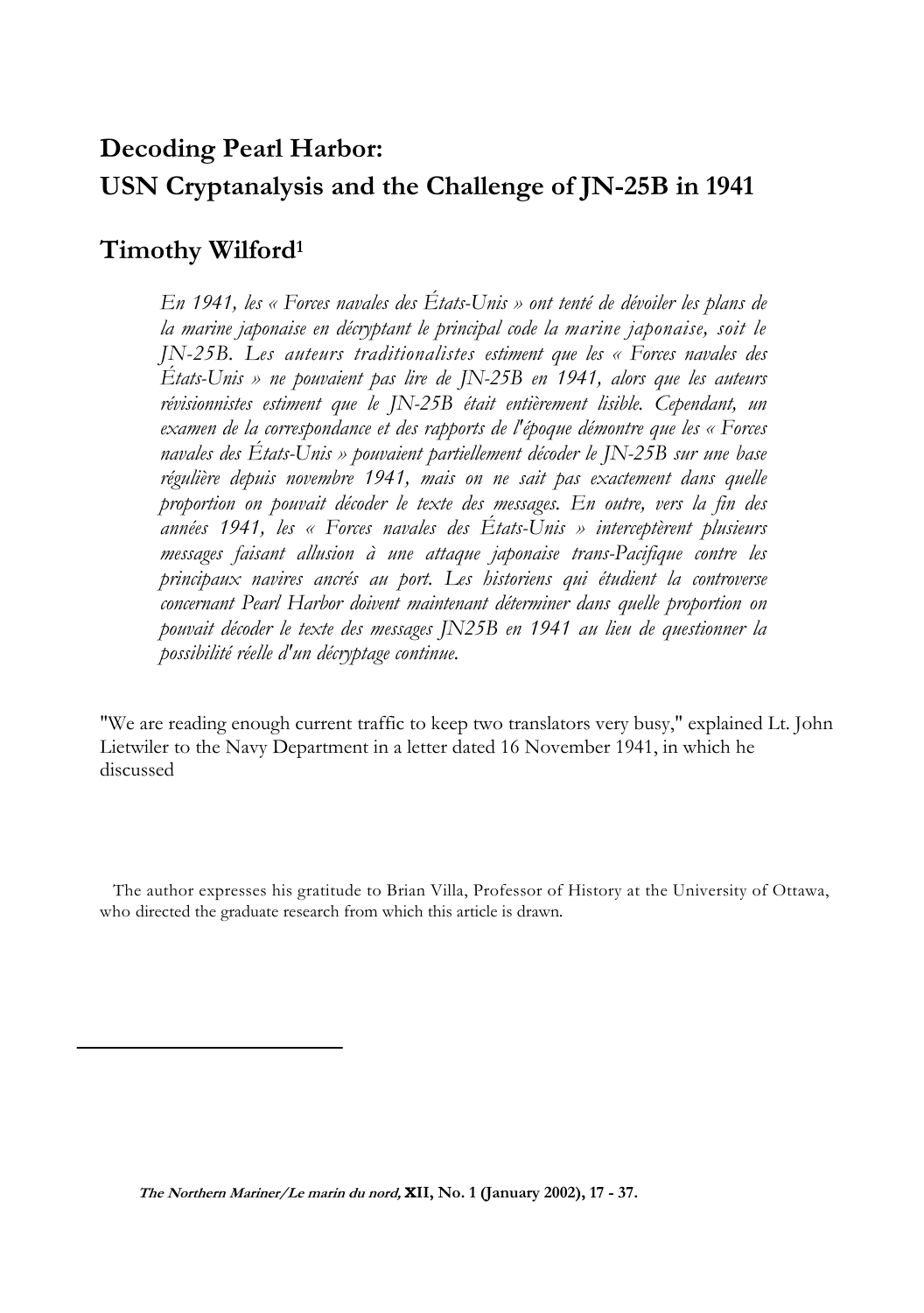#### 18 *The Northern Mariner/Le marin du nord*

American efforts to decrypt the principal Japanese naval code.' The Japanese named this code *Kaigun Ango – Sho D,* but in 1941 American cryptanalysts referred to it as the 5-Numeral Code or AN-1 Code, although it was later known in Allied wartime reports as JN25B. Lietwiler was co-commander of Station Cast, a United States Navy (USN) radio intelligence station located on the island of Corregidor in the Philippines. One of his primary responsibilities in late 1941 was the penetration of JN-25B. The Imperial Japanese Navy sent the bulk of its encrypted radio messages in this code and, needless to say, the Navy Department in Washington wanted to read these messages, despite its limited cryptanalytic resources. New evidence released by the National Archives II in College Park, Maryland, sheds light on the controversial question of how well the USN could read Japanese naval traffic in late 1941. Certainly, Navy cryptanalysts faced many obstacles in their quest to understand Japanese intentions in the Far East. Yet on the eve of the Pearl Harbor attack, USN cryptanalysts could partially read JN-25B, a code in which the Japanese transmitted numerous messages suggesting their intention to conduct a trans-Pacific raid against anchored capital ships.

Reading coded messages has always been a means of understanding an adversary's intentions. As early as the 1920s, the USN appropriated a copy of Japan's naval codebook, photographed it, and then used cryptanalysis to decrypt later cipher versions, or superencipherments, of the original code.' By 1926, the USN was decrypting Japanese naval messages sent in a naval code known to the USN as the "Red Book". After 1930, the Japanese navy used a new code, which the USN called the "Blue Book". Throughout the 1930s, the USN used cryptanalysis to recover new code and cipher values introduced by the Japanese navy. In 1939, the Japanese navy introduced a new principal naval code, known later to the USN as JN-25A. Although USN cryptanalysts solved this code by late 1940, the Japanese navy changed codebooks again on 1 December 1940. The new codebook, known later to the USN as JN-25B, became the object of much cryptanalytic effort. In 1941, the

<sup>2</sup> United States, National Archives II (NA II), Modern Military Records Branch (MMRB), Record Group (RG) 38, Crane – Inactive Stations, 370/27/23/7, Box 15, 3200/1 – *NSRS Philippines, Operations Summaries,* Letter dated 16 November 1941 from Lt. John Lietwiler, Fort Mills, P.I., to Lt. L.W. Parke, Navy Dept., Washington, p. 1. Lietwiler's letter to Parke may have been misfiled long ago in 3200/1 – *NSRS Philippines, Operations Summaries;* his letter likely should have been filed in 1300/1 – *NSRS Philippines, Assignment & Distribution.* The author originally found the Parke-Lietwiler letters at the National Archives II during his visit from 29 February to 3 March 2000, and immediately shared this evidence with Prof. Brian Villa, who helped direct this research. In March 2000, the author sent the Parke-Lietwiler letters, along with about 875 other USN/Station Cast intelligence documents from RG38, to Robert Stinnett, who returned the favour by supplying the author with copies of his 1941 Station H records, originally obtained through Freedom of Information Act (FOIA) requests. The author is indebted to archivists John Taylor and Barry Zerby, who provided great assistance in his search for documents at the National Archives II.3

Rear Admiral Edwin T. Layton, with Captain Roger Pineau and John Costello, *And I Was There: Pearl Harbor and Midway – Breaking the Secrets* (New York, 1985), 31-2.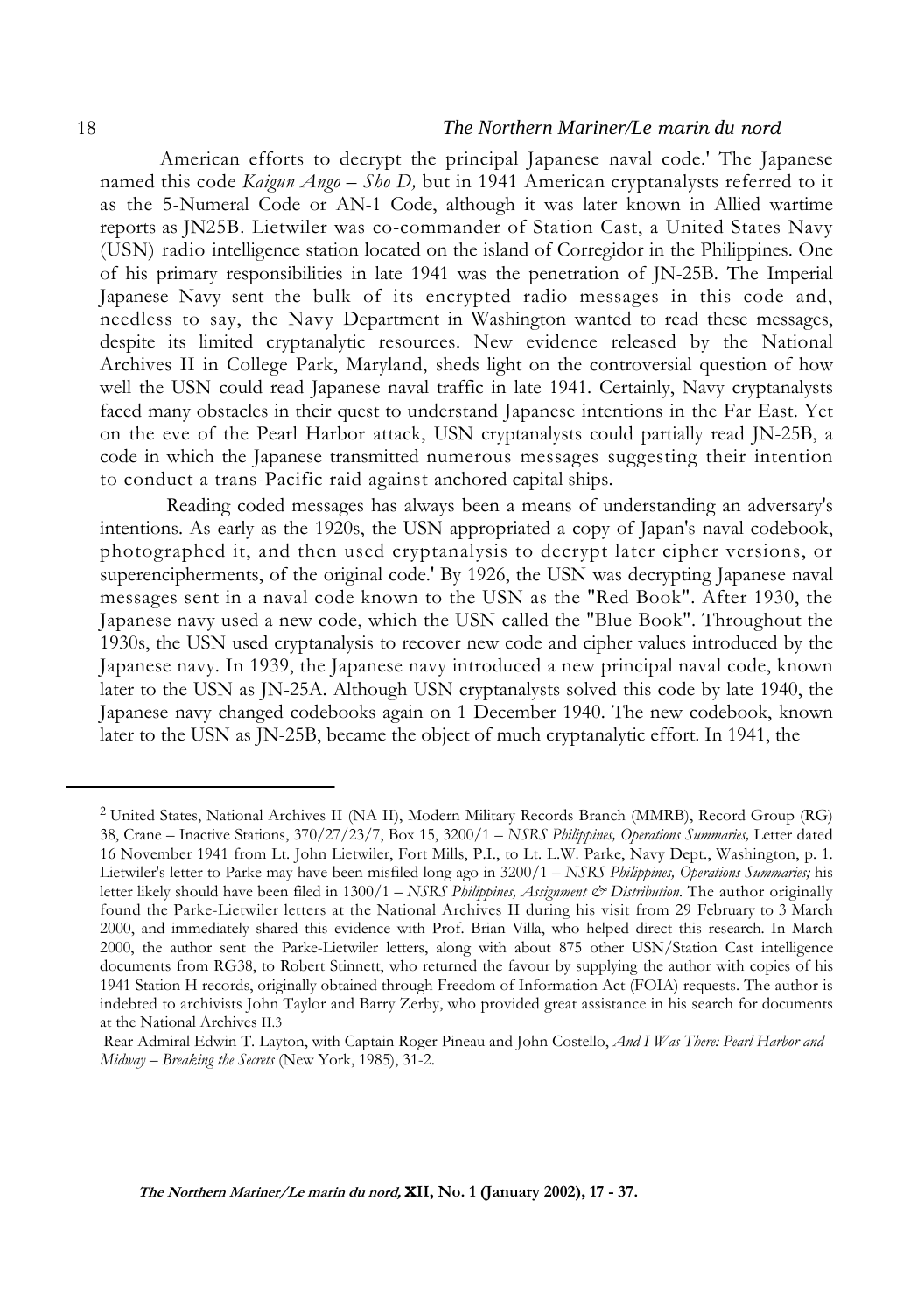USN had three cryptanalysis centres working on Japanese naval codes: OP-20-GY at the Navy Department in Washington, Station Cast (COM16) at Corregidor, Philippines, and Station Hypo (COM 14) at Pearl Harbor, Hawaii.' Both OP-20-GY and Station Cast were dedicated to the solution of JN-25B, while Station Hypo was directed to decrypt an infrequently used Japanese naval code. David Kahn offered the following estimate of USN staffing: "Of the Navy's total radio-intelligence establishment of about 700 officers and men, two thirds were engaged in intercept or direction-finding activities and one third – including most of the 80 officers – in cryptanalysis and translation."5 Indeed, Station Cast employed three translators, whereas Station Hypo employed seven. Furthermore, the USN exchanged code groups with its British counterparts.

With these cryptanalytic resources, limited as they were in the peacetime forces, the USN attempted to penetrate messages transmitted by the Japanese navy. The USN also decrypted Japanese diplomatic traffic (notably J-19 and PURPLE), but arguably the most important object of USN cryptanalytic effort in 1941 was the decryption and translation of Japanese naval messages transmitted by radio. Although actual 1941 USN decrypts or work sheets are unavailable, recently declassified USN correspondence, along with credible secondary sources, tell the story of American naval intelligence on the eve of the Pacific War.

Historians have variously interpreted the cryptanalytic abilities of the USN in 1941. In 1962, Roberta Wohlstetter, author of *Pearl Harbor: Warning and Decision,* focussed upon the value of diplomatic traffic: "The only markedly effective branch of Intelligence during 1941 was cryptanalysis. The messages decoded and translated from MAGIC provided vital data for predicting Japanese inoves."6 Regarding Japanese naval codes, Wohlstetter asserted that these codes were virtually unreadable by the USN: "Of the naval traffic intercepted, Rochefort testified that his unit was able to decode and understand about 10 per cent. Neither unit [COM14 and COM16] had been able to break any high-priority naval code."' Wohlstetter mentioned that only Commander Laurance F. Safford, head of OP-20-G, believed that COM16 could partially read JN-25 by November 1941, but Wohlstetter accepted the majority of congressional testimony that suggested JN-25 was largely a mystery to USN cryptanalysts.8 For Wohlstetter, MAGIC was the only viable source of cryptanalytic intelligence, but one that failed to serve as a warning signal because of the deluge of misleading information or "noise."

In 1967, David Kahn, author of *The Codebreakers,* explained that the Japanese never sent any encoded messages revealing their intentions at Pearl Harbor: "Why, then, did it [cryptanalysis] not prevent Pearl Harbor? Because Japan never sent any message saying

OP-20-G was divided into three sections: OP-20-GX (direction finding), OP-20-GY (cryptanalysis), and OP20- GZ (translation and dissemination). See David Kahn, *The Codebreakers: The Story of Secret Writing,* c. 1967, 1996 (New York, 1996), 11.

<sup>5</sup> Kahn, *The Codebreakers,* 10.

<sup>6</sup> Roberta Wohlstetter, *Pearl Harbor: Warning and Decision* (Stanford, CA, 1962), 169. See also page 171. 7 *Ibid.,* 31.8

*Ibid.,* 41 n82.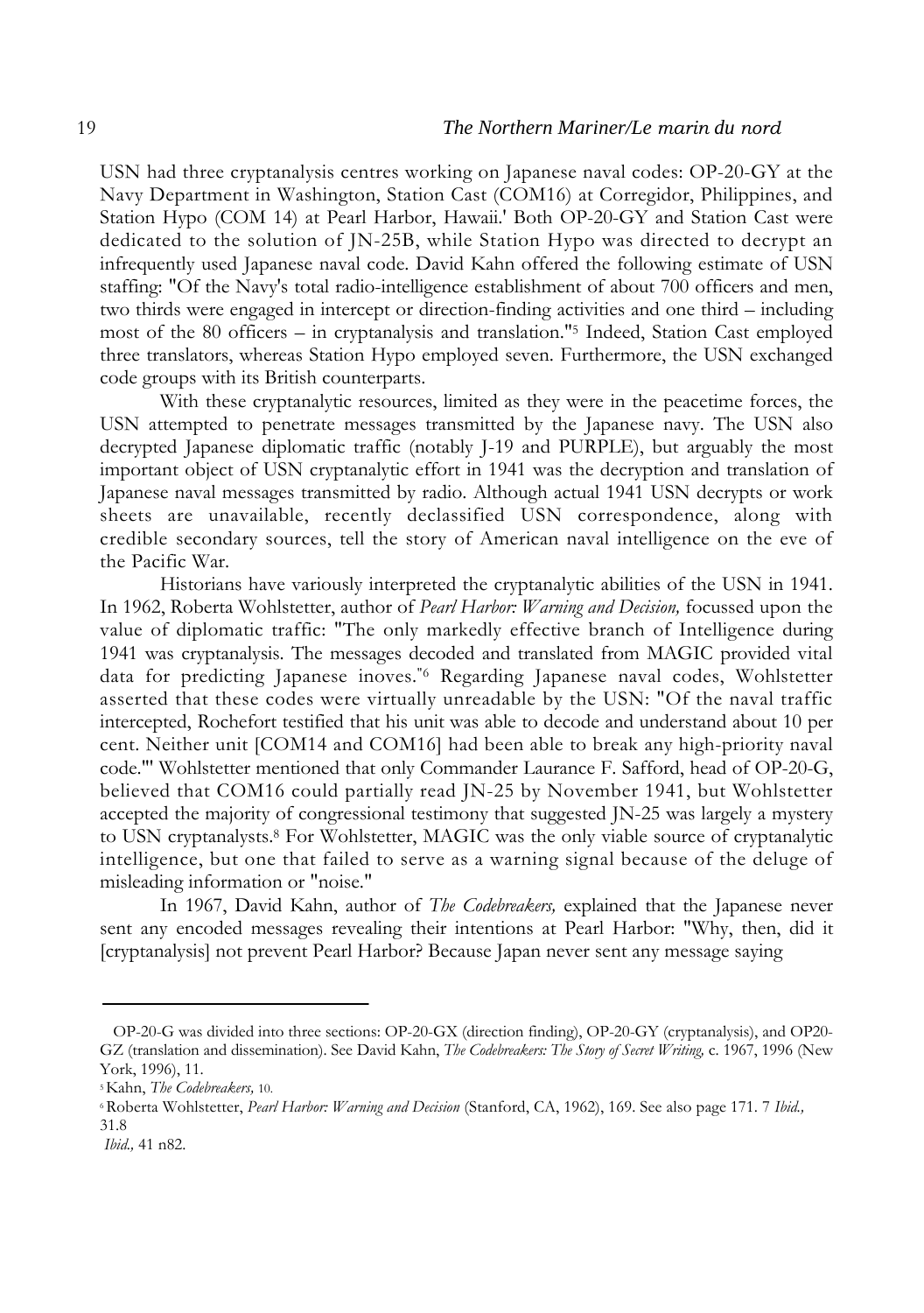anything like `We will attack Pearl Harbor."9 Kahn fell silent upon the subject of JN-25 decoding, but discussed the Navy's access to MAGIC diplomatic intercepts. He explained that Admiral Husband E. Kimmel, Commander in Chief of the Pacific Fleet, received enough MAGIC intercepts by late November1941 to know that war was possible, but emphasized that any forewarning of the Pearl Harbor attack was not possible.

By the 1990s, however, Kahn, drawing upon more recent sources, admitted to some USN decryption of Japanese naval codes. He wrote in 1991 that the Navy's poor IN-25 reading ability "was due less to Japanese cryptographic superiority than to the navy's insufficiency of cryptanalysts" and that "no reference to a raid on Pearl Harbor ever went on the air, even coded."10 Underscoring his point, Kahn stated that "JN25b messages intercepted before the attack, but solved after the war, show that even if that naval code had been fully solved and those messages read before 7 December, they would not have foretold the attack."11 In 1996, he explained that "Rochefort's attack on Japanese naval codes had achieved some minor successes in late October and November, but he could read only about 10 per cent of the naval traffic, and much of this consisted of weather and other minor systems."12 Kahn also asserted that "Cavite [Station Cast] was spottily reading JN25 messages – which revealed nothing about Pearl Harbor – until December 4, when the superencipherment was suddenly changed."13

In 1967, Ladislas Farago adopted a similar view of USN cryptanalysis in *The Broken Seal.* Farago argued that USN cryptanalysis was not particularly effective by late 1941 and that "dependence on traffic intelligence had become crucial."14 Drawing upon some of the sources used by Ellis Zacharius in *Secret Missions,* he decided that Japanese naval codes failed to yield important information to USN cryptanalysts.15Farago offered the following explanation:

The FLAG OFFICERS code was lost and Rochefort's team of cryptanalysts was making no headway whatsoever in its effort to solve its replacement. Op-20-G did succeed in keeping the old IN series open and was, in fact, using its twenty-fifth variant, solved a few months before. But it was yielding only routine information, mostly of an administrative nature, with very little operational or tactical intelligence.16

For Farago, JN-25 had been understood by OP-20-G, but not well enough to provide complete textual information. Like most discussions of this topic in the 1960s, Farago's

Kahn, *The Codebreakers,* 4.

<sup>10</sup> David Kahn, "The Intelligence Failure of Pearl Harbor," *Foreign Affairs* 70.5 (Winter 1991/1992), 144, 147. *11 Ibid.,* 147.

<sup>12</sup> Kahn, *The Codebreakers,* 47.

<sup>&</sup>quot; *Ibid.*

<sup>&</sup>lt;sup>14</sup> Ladislas Farago, *The Broken Seal: The Story of Operation Magic and the Pearl Harbor Disaster* (New York, 1967), 269.

<sup>15</sup> For comparison, see Ellis M. Zacharius, *Secret Missions* (New York, 1946), 258.

<sup>16</sup> Farago, *The Broken Seal,* 268-9.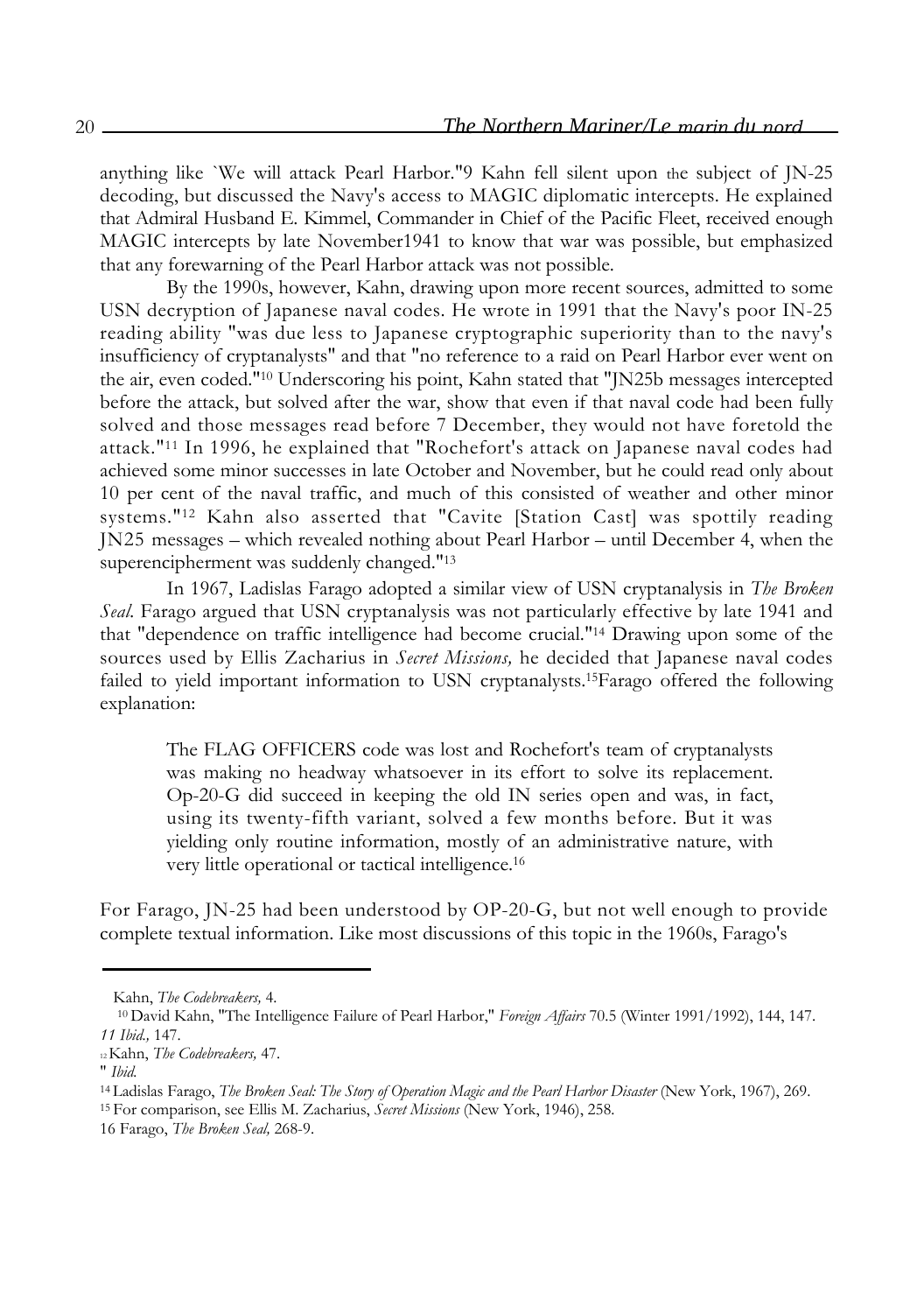account was rather general and necessarily based upon limited primary sources owing to the security-classification of such sources at the time. Nonetheless, Farago later offered important new testimony concerning code recovery, which will be later discussed, in his postscript to the paperback edition of *The Broken Seal.*

Gordon Prange and associates also asserted that cryptanalysis failed to unlock the secrets of Japanese naval codes in their epic work of 1981, *At Dawn We Slept.* Prange emphasized the decryption of Japanese diplomatic traffic, but explained that the USN had no working knowledge of JN-25: "In Safford's unit, Op-20-G, tension was `at an all-time high.' The `First Team' of experts sweated over the Japanese fleet JN-25 code.' For Prange, only call signs could have been read because the actual text of Japanese messages could not be decrypted.15 Seemingly, Prange's treatment of cryptanalysis was more conservative than that of Farago.

Yet in 1982, John Toland explained in *Infamy* that the Dutch had broken Japanese codes and made their intelligence available to the Americans. Toland failed to broach the subject of USN decryption of Japanese traffic, but relied upon testimony to show that forewarning of the Pearl Harbor attack, as deduced by Dutch cryptanalysts operating in the Netherlands East Indies, was provided to Washington in a timely fashion. Toland produced testimony from key Dutch military personnel: "... during a meeting in 1943 Vice Admiral Conrad E.L. Helfrich of the Royal Netherlands Navy expressed wonder that the Americans had been surprised at Pearl Harbor. The Dutch, Helfrich said, had broken the code and knew that the Japanese were going to strike Pearl Harbor."19 Nonetheless, Toland did not produce any decrypts of Japanese traffic and limited his discussion of message reading to the USN's interception of Tokyo's "East Wind, Rain" Execute message (allegedly sent in a plain-language weather broadcast), which meant Japan would declare war against the United States.20

In 1985, Rear Admiral Edwin Layton and associates returned to Farago's position, but discussed the potential value of cryptanalysis. In *And I Was There,* Layton asserted that USN intercepts of Japanese radio traffic had *"potential* intelligence value as clues to Japan's operational intentions, *including* indications that an attack force of carriers was heading for an unknown target."21 Layton carefully supported his position with SRN intercepts dating from 14 to 29 November 1941, which demonstrated that the Japanese navy was being placed on a wartime footing complete with a Strike Force, "Combined Fleet Battle Plan," and fuelsupply network.22 Yet Layton offered no clear indication of how much information USN cryptologists gleaned from these intercepts of Japanese traffic, other than explaining that such traffic was 10% readable in 1941. Nonetheless, Layton offered readers a tantalizing

<sup>17</sup> Gordon W. Prange, with Donald M. Goldstein and Katherine V. Dillon, *At Dawn We Slept: The Untold Story of Pearl Harbor* (New York, 1981), 464.

<sup>18</sup>*Ibid.,* 425.

<sup>19</sup> John Toland, *Infamy: Pearl Harbor and Its Aftermath* (Garden City, NY, 1982), 317-8.

*<sup>20</sup> Ibid.,* 286-7.

<sup>21</sup> Layton, et al., *And I Was There,* 231.

<sup>22</sup> *Ibid.,* 232, 548.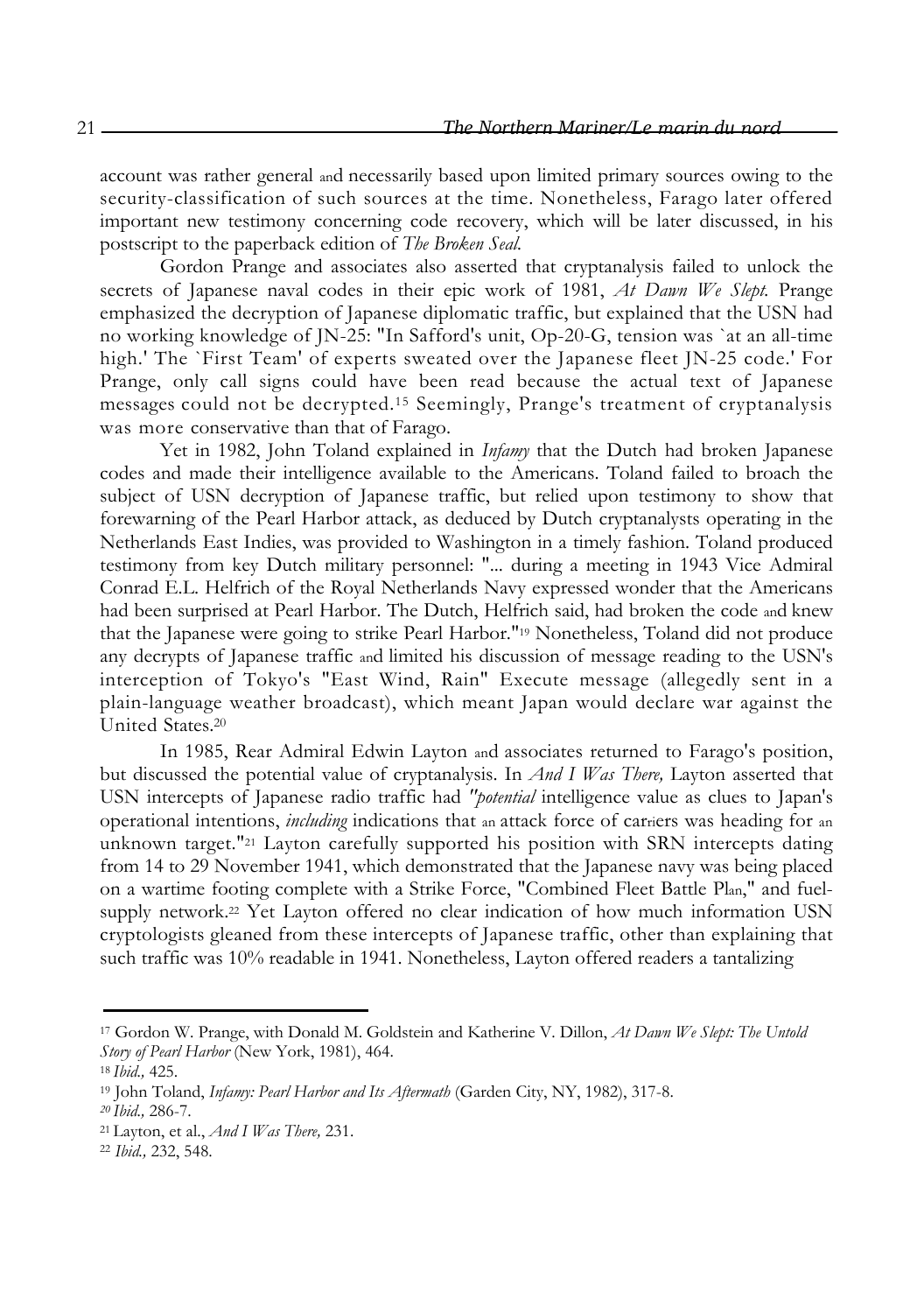piece of information concerning intelligence-gathering: Lt. Cmdr. Alwin Kramer, a naval intelligence officer with OP-20-G, went about New York City in early 1941 stealing Japanese code books from diplomatic offices.23 Kramer, employing the "direct method" of code breaking, made photo-prints of these Japanese codebooks for OP-20-G. According to Layton, exactly which codes Kramer was able to secure remains unclear. In general, Layton's account contributed important evidence to the debate over USN methods of intelligence recovery, but stopped short of definitive answers.

In contrast, James Rusbridger and Eric Nave offered definitive answers in their work of 1991, *Betrayal at Pearl Harbor.* The authors alleged that British cryptanalysts obtained enough intelligence from Japanese intercepts to predict Pearl Harbor, a feat not duplicated by the USN. Rusbridger and Nave explained that the Far East Combined Bureau (FECB) at Singapore, Britain's main intelligence unit in the Pacific, provided Churchill with foreknowledge of a long-range Japanese attack on American forces. Churchill, however, failed to share this important intelligence with Roosevelt. Rusbridger and Nave supported some of their arguments by citing USN intercepts (SRNs) as proof of what the FECB must also have intercepted.24 The authors showed some misunderstanding of the JN-25 Japanese naval code as they failed to delineate the "A" version of the code from the later "B" version, and confused code types (encipherment) with additive types (superencipherment).25 Rusbridger and Nave provided testimony and letters to support certain points, but very little hard evidence to support their claims.

Frederick Parker, an historian with the National Security Agency (NSA), reaffirmed Layton's view in his well-researched account of 1994, *Pearl Harbor Revisited.* Parker, building upon the position he adopted in his 1991 article, "The Unsolved Messages of Pearl Harbor," explained that USN intercepts revealed Japanese plans for a trans-Pacific raid on capital ships moored in shallow waters, but that these intercepts were not readable by USN cryptologists.26 Regarding JN-25B decryption, Parker explained that a lack of resources, particularly translators, prevented the USN from fully reading Japanese traffic: "Little if any of the COMINT provided by Station C [Corregidor] came from cryptanalysis. Because Washington could not supply current code group meanings, Station C was not able to read messages in ... JN-25, or in several of the minor naval codes."27 Parker held to the view that all available USN decryptions were made in 1945-46, thereby concluding that the United States had no foreknowledge of Pearl Harbor. Parker's work constitutes one of the most meticulous examinations of these intercepted Japanese messages.

In 1995, John Prados expanded the debate over USN cryptanalysis *in Combined*

<sup>23</sup>*Ibid.,* 284.

<sup>24</sup> James Rusbridger and Eric Nave, *Betrayal at Pearl Harbor: How Churchill Lured Roosevelt into World War II* (Old Tappan, NJ, 1992), 138, 146.

<sup>25</sup>*Ibid.,* 86, 115, 145.

<sup>26</sup> Frederick D. Parker, *Pearl Harbor Revisited: United States Navy Communications Intelligence, 1924-1941,* United States Cryptologic History, Series IV, World War II, Vol. 6 (Washington, DC: Center for Cryptologic History, National Security Agency, 1994), 35, 43, 48. See also Frederick D. Parker, "The Unsolved Messages of Pearl Harbor," *Cryptologia* 15.4 (Oct. 1991), 295, 298.

*<sup>27</sup> Ibid.,* 48.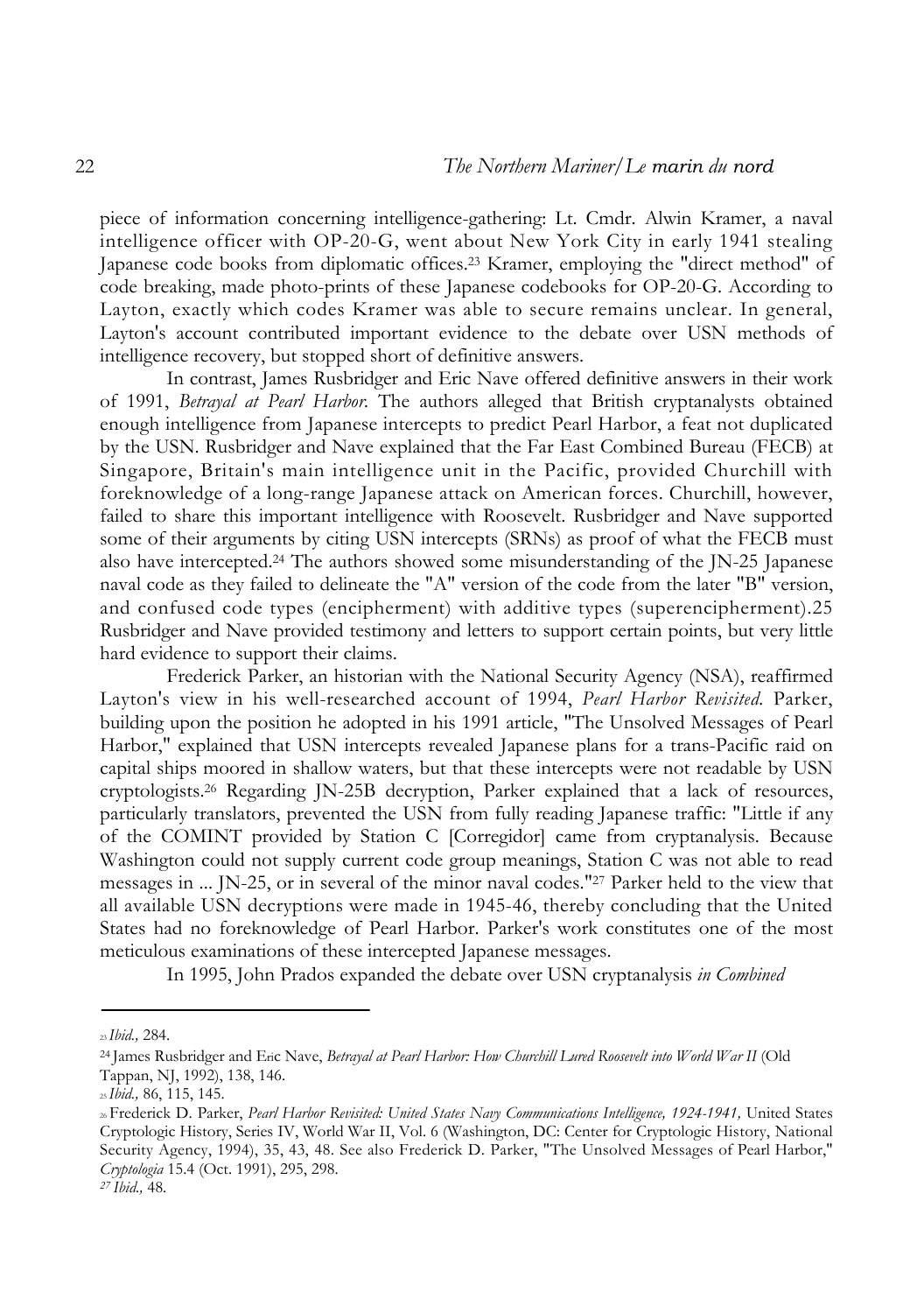*Fleet Decoded.* Prados offered the first public account of the intelligence activities of Station Cast at Corregidor since the publication of Dwayne Whitlock's article, "Station `C' and Fleet Radio Unit Melborne (Frummel) Revisited."28 Prados also systematically described the principal stations of the USN radio intelligence network. Moreover, he criticized Rusbridger and Nave for failing to provide sufficient evidence to prove that the British and the Australians were reading JN-25.29 Prados, working mainly from official military histories, adopted the position of both Layton and Parker, declaring JN-25B to be beyond the grasp of USN cryptanalysts owing to inadequate resources: "In 1941 the JN-25(b) cipher continued to resist efforts to break into it. Station Hypo's assistance could have been useful had it been brought into the attack. It was not."30 As well, Prados described JN-25B as "a cipher that Cast actively attacked, but that only slowly yielded its secrets."31 Prados provided a good survey of the existing literature and available sources, but ultimately defaulted to the traditionalist view of USN cryptanalytic achievements in 1941.

Robert Stinnett, however, offered a revisionist account of USN cryptanalysis in *Day of Deceit,* a book published in 1999 after seventeen years of archival research. He stated that the USN had the ability to solve four principal Japanese codes by the autumn of 1941: Code Book D (JN-25), the Call Sign Code, the Ship Movement Code (SM), and the Merchant Marine *Shin* Code (S).32 Stinnett analyzed Station Hypo's communication summaries (COMSUM 14s), finding that seven reports issued between 4 September and 16 November 1941 demonstrated Japanese code-reading ability, a feat not repeated again until 19 December 1941, well after the Pearl Harbor attack.33 He also produced a message dated 29 November 1941, from Lt. Rudolph Fabian to Roosevelt's naval aide, which suggested that Station Cast was reading the Ship Movement Code.<sup>34</sup> Nonetheless, Stinnett, who conducted extensive research in several branches of the National Archives, found no reliable evidence "that establishes how much of the 5-Num text could be deciphered, translated, and read by naval cryptographers."35 Stinnett largely relied upon the same cryptologic sources as previous authors, but decided that Japanese traffic was largely readable prior to the Pearl Harbor attack.

Yet the range of possible historical interpretations may be redefined through an evaluation of USN cryptanalysis as practised in 1941. Such an evaluation must consider capability, resource allocation and application. Indeed, an examination of key letters and

<sup>28</sup> John Prados, *Combined Fleet Decoded: The Secret History of American Intelligence and the Japanese Navy in World War II* (New York, 1995), 210-5. See also Dwayne Whitlock, "Station `C' and Fleet Radio Unit Melbome (Frummel) Revisited," *Cryptolog* 14.2 (Spring 1993): 1-19. Whitlock, who served as a traffic analyst at Station Cast in 1941, asserts that neither traffic analysis nor cryptanalysis provided any foreknowledge of the Pearl Harbor attack.

<sup>29</sup>*Ibid.,* 171.

<sup>30</sup>*Ibid.,* 175.

*<sup>31</sup> Ibid.,213.*

<sup>32</sup> Robert B. Stinnett, *Day of Deceit: The Truth about FDR and Pearl Harbor* (New York, 1999), 70-2.

*<sup>33</sup> Ibid.,* 133-4.

<sup>34</sup>*Ibid.,* 73.

*<sup>35</sup> Ibid.,* 324 n18. See also 348 n32.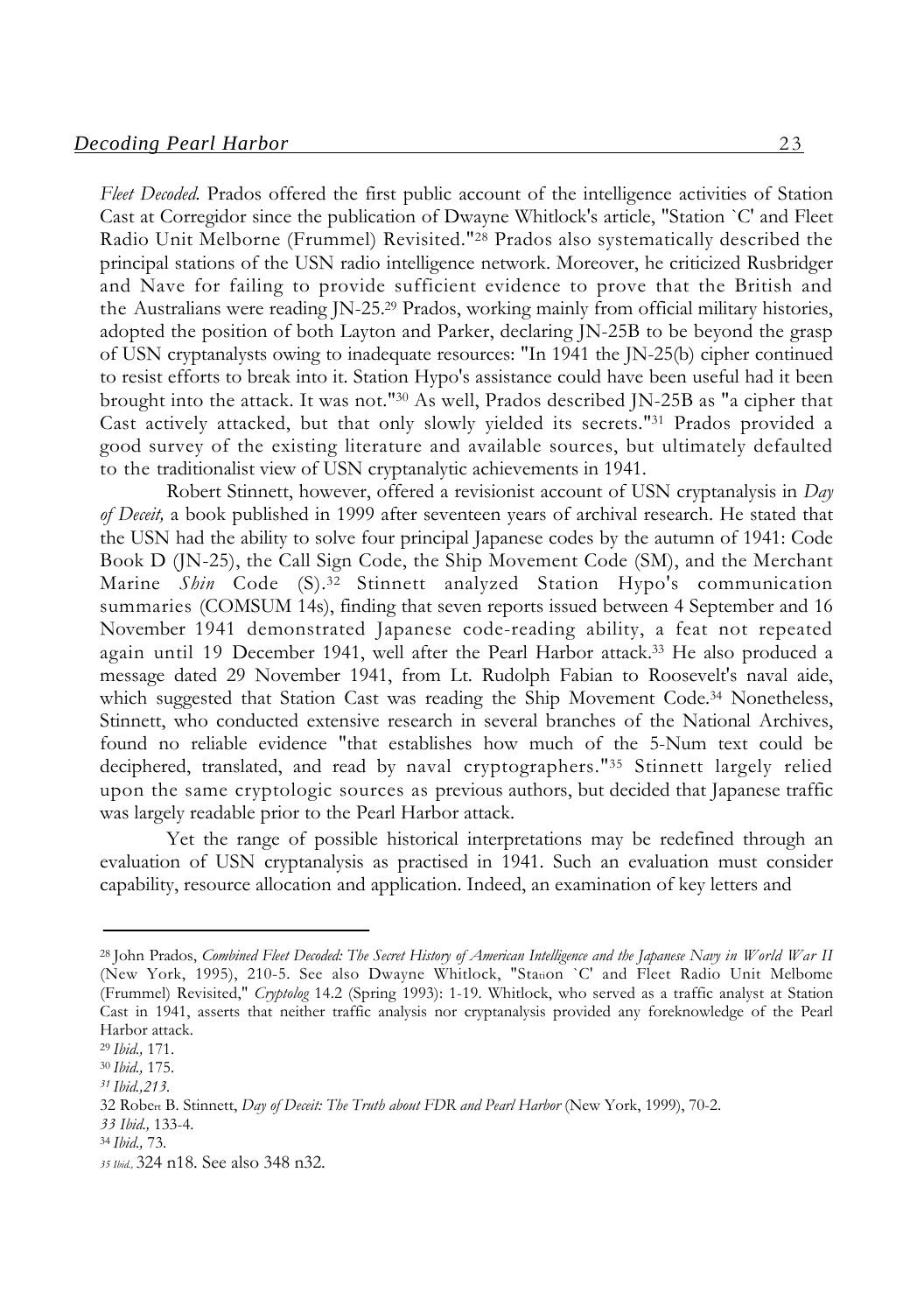message-intercepts, particularly those previously unavailable to historians, suggests that the USN could partially read Japanese naval traffic on the eve of the Pacific War.

Certainly, Japanese naval codes offered great challenges to USN cryptanalysts in 1941. The USN, working with limited resources, intercepted Japanese despatches mainly encrypted in five principal codes from the *Kaigun Ango,* a collection of 29 Japanese naval codes: the Japanese Fleet General Purpose System, the Japanese Minor Purpose System (for construction activities), the Merchant Vessel-Navy Liaison System, the Merchant Vessel-Navy 5-Letter Cipher, and the Japanese Naval Attaché Cipher.36 Apart from these principal codes, the Japanese infrequently sent messages in the Japanese Navy Flag Cipher (AD code), an administrative code that had been a prevalent in the late 1930s before the introduction of JN-25. The cryptanalysis unit of OP-20-G, known as OP-20-GY, directed Station Hypo to work on the AD code, one that was never broken because its traffic volume was insufficient for successful decryption.

Meanwhile, OP-20-GY and Station Cast both worked on the Japanese Fleet General Purpose System – Code Book D, or *Kaigun Ango – Sho D,* known to the USN in 1941 as the 5- Numeral code or AN-1 code, but later known as JN-25B. This code carried the bulk of encrypted traffic for the Japanese navy. Kahn once estimated that JN-25B comprised "45,000 five-digit groups, enciphered by two volumes of 50,000 five-digit additives each."' Just like the code's immediate predecessor, JN-25A, which the Japanese navy had used from 1 June 1939 until 30 November 1940,38 each word in JN-25B was represented by a five-digit group, each of which was further enciphered by summing a five-digit "additive" using false addition (adding without carrying). For example, if the code word for the aircraft carrier *Kaga* is 01905, then its final super-enciphered form after summing the additive 00989 (using false addition) is 01884. Fortunately for USN cryptanalysts, when JN-25A changed to JN-25B on 1 December 1940, the additive groups, known collectively as Cipher 5, or Additive 5, stayed the same. This retention of the same additives aided recovery of the new JN-25B codebook. Nonetheless, the Japanese did change the additives used with JN-25B throughout 1941: Additive 5, or JN-25B5, was used from 1 December 1940 until 31 January 1941; Additive 6, or JN-25B6, was used from 1 February until 31 July; and Additive 7, or JN-25B7, was used from 1 August until 4 December.<sup>39</sup> The extent to which USN cryptanalysts read JN-25B at this time has previously been unclear because original decrypts were never publicly released.

USN histories and document collections offer various estimates regarding JN-25B code recovery in 1941. In the *Naval Security Group History to World War II* (SRH-355),

<sup>36</sup> NA II, MMRB, RG457, SRH Series, 190/36/11/4, Entry 9002, Box 120, SRH-406, *Pre-Pearl Harbor Japanese Naval Despatches, 7.*

<sup>37</sup> Kahn, *The Codebreakers,* 563.

<sup>38</sup> Stephen Budiansky estimated that JN-25A comprised about 30,000 code values and that the first additive groups also numbered 30,000. See Stephen Budiansky, *Battle of Wits: The Complete Story of Codebreaking in World War II* (New York, 2000), 7.

<sup>39</sup> Stephen Budiansky, "Too Late for Pearl Harbor," *Naval Institute Proceedings* (Dec. 1999): 50-1; Stinnett, *Day of Deceit,* 331-2 n36; SRH-406, foreword, 7; NA II, MMRB, RG457, SRN Series, 190/36/26/4, Entry 9014, Boxes 144 to 147, SRN-116741. Hereafter, SRNs will be cited only by their numbers.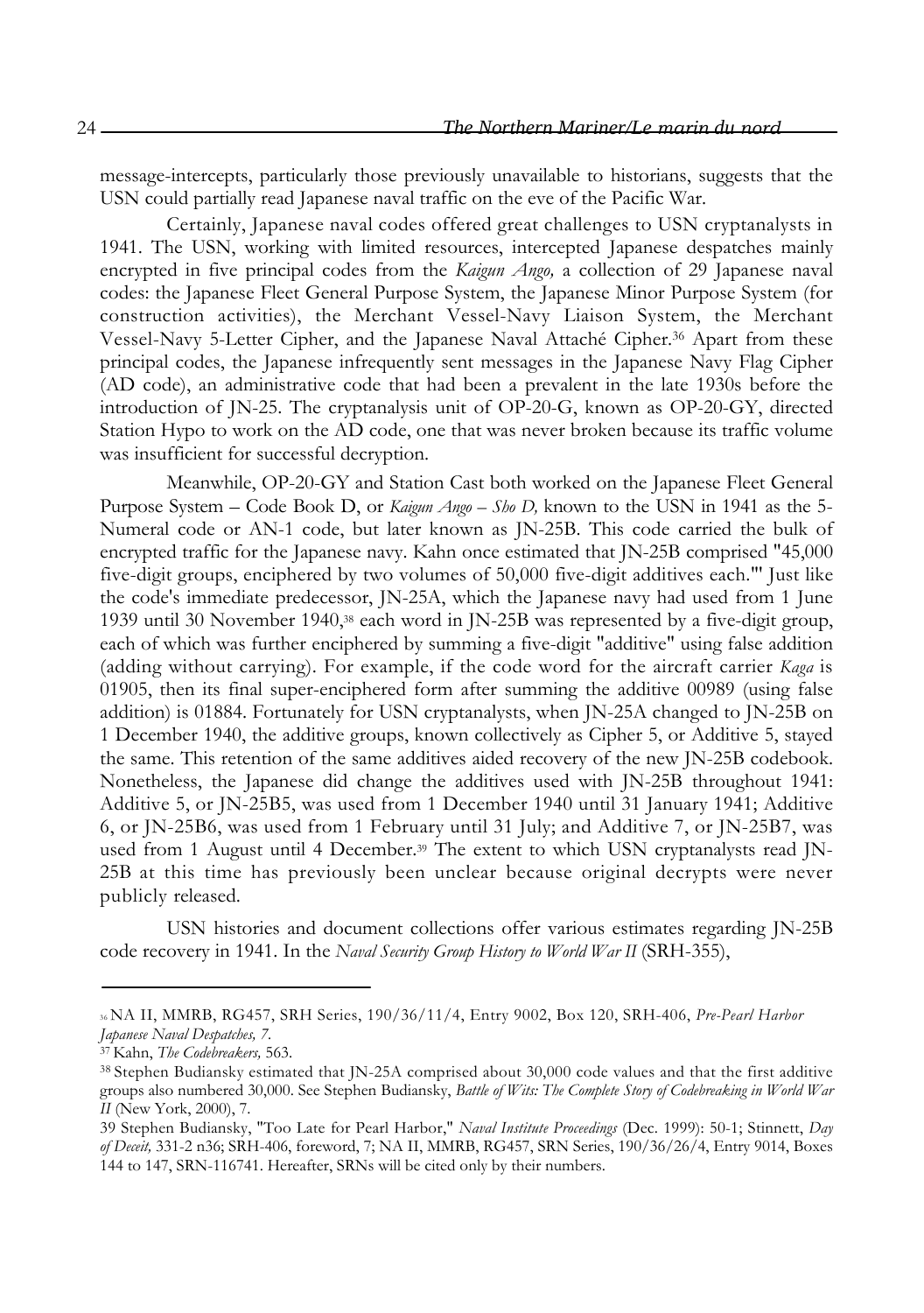Captain J.S. Holtwick explained that "On 4 January 1941 it was reported that about 2000 values had been recovered out of 33,000 possible, in the 5-numeral code (JN-25)."40 Parker assessed the importance of SRH-355 as follows: "This manuscript, which has been turned over to the National Archives, would have been listed as a primary source if all the documents uncovered by Holtwick could be examined by other historians."41 A code recovery report dated 4 January 1941 likely would have likely concerned JN-25B, the system then current. Furthermore, the quote of 33,000 possible code values is reasonable given that the code's "divisible by three" garble check, which allowed Japanese operators to check the reliability of code reception, made only 33,333 code groups usable.42 Yet contemporaneous OP-20-GY status reports offer the following estimates of code group recoveries made throughout 1941: 300 code groups by 1 April; 1100 by 1 June; about 2000 by 1 August; 2400 by 1 October; 3000 by 1 November; 3800 by 1 December; and 6180 by 1 January 1942.43 These estimates conflict with the single estimate offered in SRH-355 and suggest that the USN had only recovered about 3000 to 4000 code values in the weeks preceding the Pearl Harbor attack. However, even if about 1000 code values represented numbers, which already constituted important intelligence considering their use in reporting ship positions, weather, dates and schedules, the remaining code vocabulary of 2000 to 3000 word groups could have permitted the reading of pattern naval messages.

Additive recovery and message reading ability have also been variously interpreted. Certain OP-20-GY status reports suggest that less than 10% of JN-25B7 additives had been recovered by December 1941.44 Parker, an NSA historian, suggested otherwise: "Thanks to Japanese communications errors each successive JN25 Baker cipher ... was successfully penetrated by analysts in Washington and Corregidor until [Additive 8] was introduced on 4 December 1941.'5 Perhaps Japanese code clerks became relaxed in their use of the additive books, frequently using the same additives over and over again, rather than using a wide variety. Also, they may have sometimes used a new additive type concurrently with its predecessor (i.e., Additive version 7 used concurrently with Additive version 6). Regarding message reading, one official source states that no JN-25B messages were read

<sup>40</sup> NA II, MMRB, RG457, SRH Series, 190/36/11/2-3, Box 108, SRH-355, *Naval Security Group History to World War II,* Part 1, 398.

<sup>41</sup> Parker, *Pearl Harbor Revisited,* 92.

<sup>42</sup> A garble check is a convenient way to determine whether code groups have been received correctly or in a garbled, corrupted state. In JN-25B, the sum of all five digits in a code word had to be divisible by three. For example, the sum of all five digits in the code word 01905 is 15, which is divisible by three. If that code word arrived garbled as 01915, then the sum of its digits would be 16, which is not divisible by three, thereby indicating a problem with reception. The JN-25B garble check limited the number of different code words that could be used because only 33,333 five-digit groups are "divisible by three," in the manner described.

<sup>43</sup> NA II, MMRB, RG38, Crane Naval Support Group, 370/44/16/5, Box 115, 5750/198 – *CNSG, OP-20-GY. 44 Ibid.* See also Budiansky, *Battle of Wits,* 8, 364.

<sup>45</sup> Parker, "The Unsolved Messages," 298. The USN may have "penetrated" JN-25B additives throughout 1941 because it used tabulating machines and difference tables as aids to additive recovery. Holtwick briefly described the utility of these techniques in SRH-355, 399.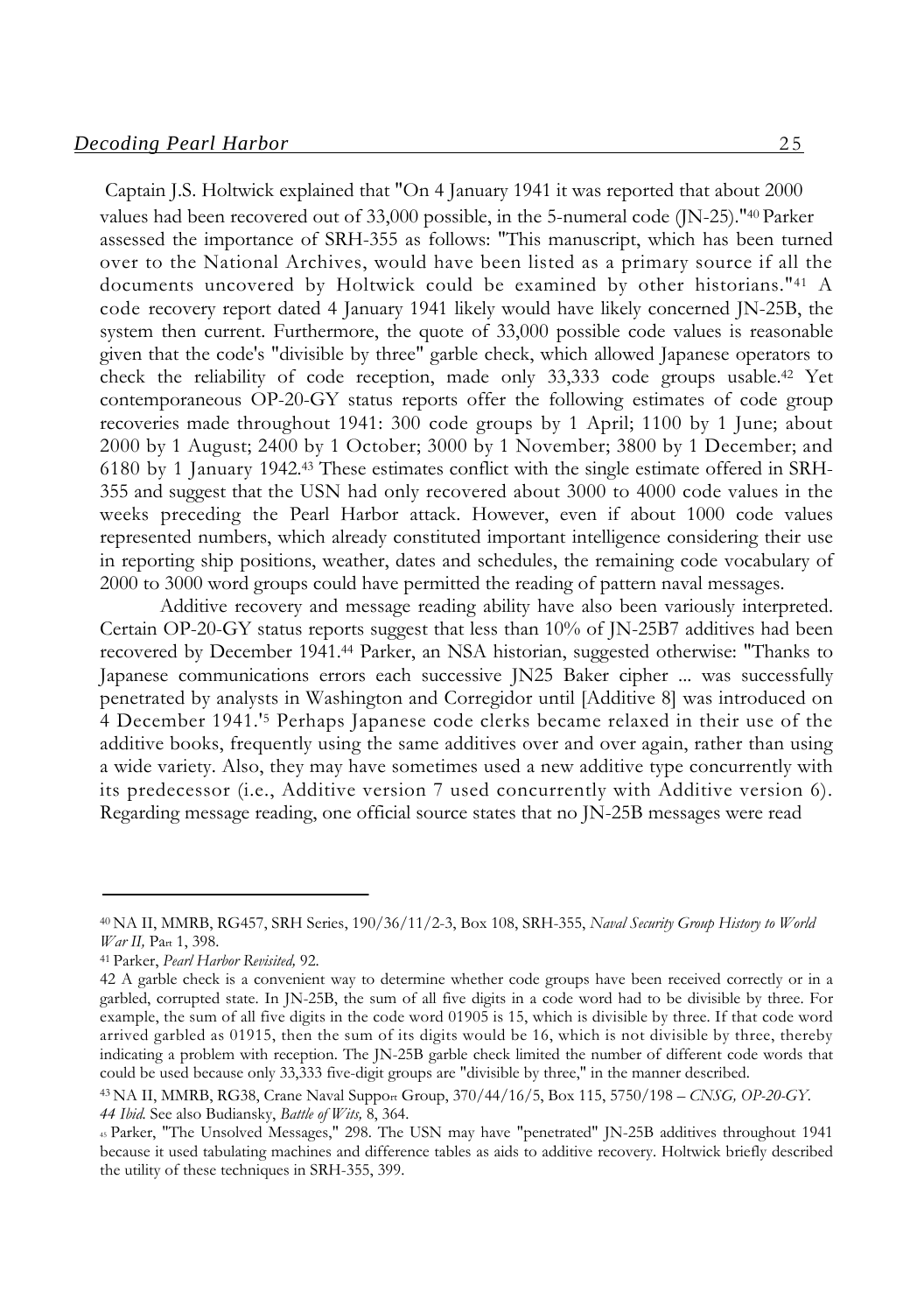in 1941.46 Alternatively, the *History of GYP-1* explains that the discovery of "a number-date table in Baker code" placed the reading of JN-25B messages "on a current basis," although in a limited way: "The reading of messages in Baker code before Pearl Harbor, however, must be understood to have been a qualified success. Current messages were read on Corregidor but they were few in number and invariably ship movement reports: arrivals and departures, together with some fragmentary schedules."47 The preceding assessment suggests that Station Cast in Corregidor was limited mainly to reading numbers and dates sent in JN25B. Clearly, these conflicting interpretations must result from conflicting sources.

Yet certain testimony suggests that the USN could more than partially read JN-25B in 1941. Winston Churchill offered a tantalizing assessment in *The Grand Alliance:* "From the end of 1940 the Americans had pierced the vital Japanese ciphers, and were decoding large numbers of their military and diplomatic telegrams."48 More significantly, Captain Laurance Safford, head of OP-20-G, discussed JN-25B reading ability in a memorandum of 17 May 1945:

Corn 16 [Station Cast] intercepts were considered most reliable ... not only because of better radio reception, but because Com 16 was currently reading messages in the Japanese Fleet Cryptographic System (5-number code or JN-25) and was exchanging technical information and translations with the British at Singapore [FECB]. As regards the JN-25 system the current version (JN-25b) had been in effect since 1 December 1 1940 [and] remained in effect until 27-31 May 1942, and was partially readable in November 1941.49

In August, 1970, Safford reaffirmed his views: "By Dec.1/41, we had the code solved to a readable extent."so

Testimony also shows that burglary accounted for access to other Japanese code systems. Farago, in his postscript to the paperback edition of *The Broken Seal,* offered the following testimony:According to Mr. Lee Strobel, an expert locksmith who serviced the formidable safes of the Japanese Consulate General in Los Angeles, he was

48 Winston S. Churchill, *The Grand Alliance* (Boston, 1950), 598.

50 SRH-355, 398.

<sup>46</sup> NA II, MMRB, RG38, Crane Naval Support Group, 370/44/16/5, Box 115, 5750/197 — *CNSG, Activities and Accomplishments of GY-1 During 1941, 1942 and 1943.* The file is also known as *OP-20-GY History.*

<sup>47</sup> NA II, MMRB, RG38, Crane Naval Support Group, 370/44/16/5, Box 116, 5750/202 — *CNSG, History of GYP-1,* 25-6. The file is also known as *History of OP-20-GYP-1 WWII.* Alternative listing: *History of GYP-1,* Series IV.W.I.5.13, Center for Cryptologic History, National Security Agency.

<sup>49</sup> Quoted, Letter dated 17 May 1945, from Cmdr. Laurance F. Safford to Lt. Cmdr. John F. Sonnett, Rusbridger and Nave, *Betrayal at Pearl Harbor,* 169-70. Indeed, Rusbridger and Nave claim that Britain's cryptology unit, the Government Code and Cipher School (GCCS), had "300 people working solely on JN-25," an effort eclipsing that of the USN.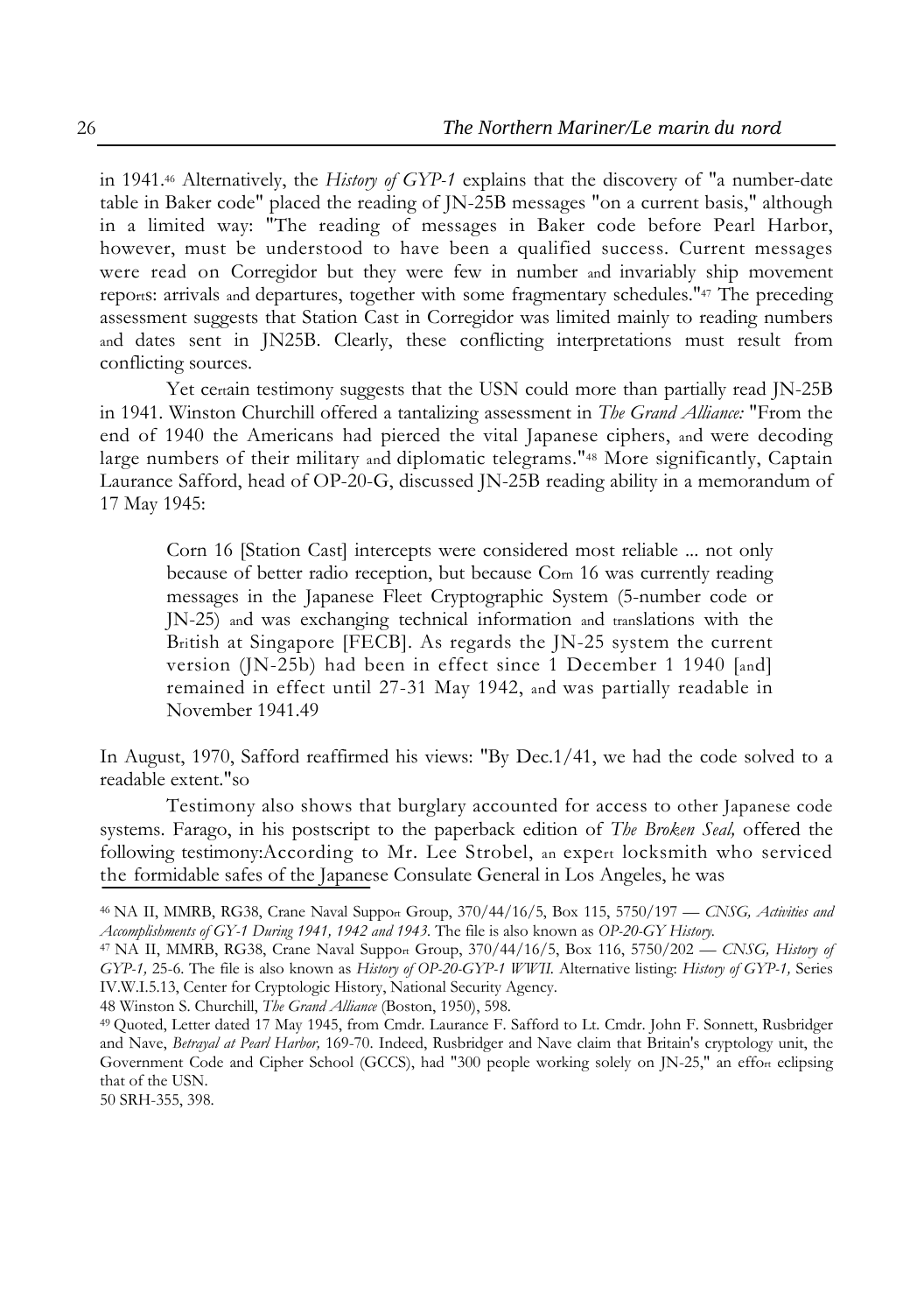approached in December 1940 [when JN-25B first appeared] by a man who introduced himself as "Captain Webb of the U.S. Office of Naval Intelligence," and was, with an eloquent appeal to his patriotism, persuaded to `crack' the Consulate's safe, thus aiding `Webb' in the removal of a Naval code the Japanese were supposed to be keeping in it. Mr. Strobel agreed, the safe was opened surreptitiously, the code was found and removed — but it never appeared in any of the later accountings of Japanese crypt-material the Americans had at their disposal'

Farago, explaining this lack of accounting, suggested that Captain Webb was a British agent and that if the British received the code, they failed to inform the Americans. It is more likely, however, that the USN limited the disclosure of its sources for security reasons. Other testimony offered in Farago's postscript discussed the seizure of Japanese merchant navy codes. On 28 May 1941, George Muller, a US Customs Service agent cooperating with Cmdr. R.P. McCullough of the 12th Naval District in San Francisco, boarded the Japanese merchant vessel *Nisshin Maru II* and seized its codebooks.52 McCullough later brought copies of the codebooks to Washington. Layton, as mentioned, explained that in 1941 Lt. Cmdr. Alwin Kramer, a naval intelligence officer with OP-20-G, stole and made photo-prints of Japanese code books located in New York consulates. There is no evidence that the Navy Department ever stole the JN-25B codebook, although "direct" recovery of Japanese merchant naval codes (i.e., the "S" code) may have provided a better understanding of Japanese terminology and code-vocabulary.

Apart from testimony, other evidence indicates USN code-reading ability. As Stinnett observed, communications intelligence summaries (COMSUM 14s) produced by Station Hypo for Admiral Kimmel demonstrate 5-Numeral Code reading ability on seven different occasions between 4 September and 16 November 1941.53 Yet inexplicably, no COMSUM14 refers to the 5-Numeral Code again until 19 December, well after the Pearl Harbor attack. The Station Cast Chronology for 16 October 1941 also demonstrates text reading ability: "Itsu Aba Radio (Spratley Isl) was noted originating despatches containing direction finder bearings. Partial breakdown of despatches disclosed that the bearings were taken on two moving targets. These bearings might possibly be on the movement of Cardiv-4 from Sasebo to Takao area."54 Another example of Station Cast's text reading ability may be found in a COM16 report of 29 November 1941:

<sup>51</sup> Ladislas Farago, "POSTSCRIPT: New Lights on the Pearl Harbor Attack," *The Broken Seal: "Operation Magic" and the Secret Road to Pearl Harbor* (New York, 1968), 392.

*<sup>52</sup> Ibid.,* 393-5.

*<sup>53</sup>*Stinnett, *Day of Deceit,* 133-4. The following COMSUM14s from 1941 show 5-Numeral Code reading ability: 4 and 24 September; 4, 14 and 23 October; and 13 and 16 November. See NA II, MMRB, RG38, Crane – Inactive Stations, 370/27/23/5, Box 3, 5510/4 – *N.4VSECGRU, Fourteenth Naval District Combat Intelligence – Unit Traffic Intelligence Summaries: 16 July to 31 Dec 1941*. Hereafter, communication intelligence summaries produced by Station Hypo (COM14) will be cited as COMSUM14 followed by the date.

<sup>54</sup> NA II, MMRB, RG38, Crane – Inactive Stations, 370/27/23/7, Box 16, 3220/3 *– NSRS Philippines, Chronology,* Station C Chronology, 16 October 1941, 86.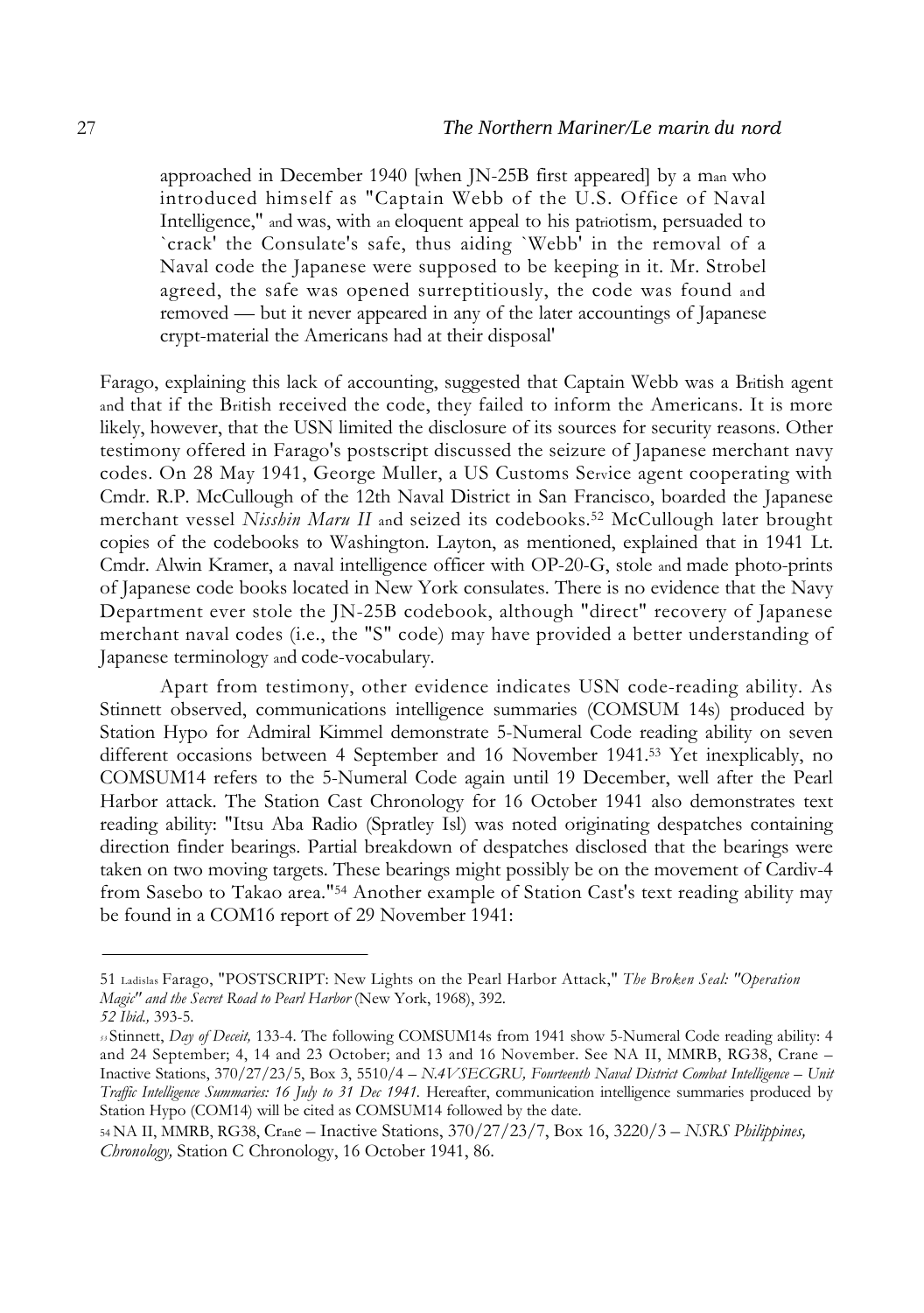The following encrypted addresses have been noted in the past 2 days' traffic:`Comdr 1ST PATROL FORCE' ... `5`h Air Battalion' ... 3RD FLEET Headquarters'... CinC 3' FLEET shifted flag from the ASHIGARA to the NAGARA; CinC 2ND EXPEDITIONARY FLEET shifted flag from the KASHII to a unit tentatively identified as the CHOKAI ... The CinC 2ND FLEET indicates he will shift communications from the Kure Communication Zone at 0400, 29th; from the Sasebo Communication Zone at 0000, 1<sup>st</sup>; and enter the Bako Communication Zone at 0000, 2", thus implying a move from Japan proper to the South.55

In late November 1941, Station Cast was reading encrypted addresses and some message text. The preceding report must have been based on JN-25B naval messages: Senior Japanese naval commanders not only initiated the messages, but also discussed naval ship movements.56

Certainly, the ease with which the next additive of JN-25B was solved following the Pearl Harbor attack suggests that good progress had been made on earlier versions. Safford originally made this point in his memorandum of 17 May 1945: "A new system of keys [Additive 8] was introduced on 4 December 1941 and reported by Com 16 [Station Cast] but the carry over of the old code made their solution quite simple and we were reading messages again by Christmas, Corregidor getting the initial break on 8 December 1941."57 Indeed, on 15 December, Station Cast offered to send code recoveries on the "current period" to OP-20-GY if requested.58 Only three weeks after commencing work on Additive 8 on 17 December, Lt. Cmdr. J.J. Rochefort, chief of the Combat Intelligence Unit at Station Hypo, started getting results with help from Station Cast.59 As well, Parker explained that USN cryptanalysts had the ability to read JN-25B8 by February 1942, only about twelve weeks into the new additive period.60 The USN had more resources for cryptanalysis following the outbreak of war, but JN-25B7 reading ability was seemingly well developed in the crucial months before the Pearl Harbor attack.

Contemporary letters, however, offer further insight into the USN's approach to cryptanalysis. In late 1941, OP-20-GY chose to decrypt traffic from earlier additive periods

<sup>55</sup> NA II, MMRB, RG38, Records of the Chief of Naval Operations, *Translations of Intercepted Enemy Radio Traffic and Miscellaneous World War II Documentation, 1940-1946,* 370/6/26/6, Box 2684, COM16 Report dated 29 November 1941 (COM16-291029-TI).

<sup>56</sup> For other interpretations of the COM16 report of 29 November 1941, see Parker, *Pearl Harbor Revisited,* 78; and Stinnett, *Day of Deceit,* 73. Stinnett regarded this particular message as an example of Station Cast's ability to read two Japanese naval codes: the 5-Numeral code and the Ship Movement (SM) code.

<sup>57</sup> Cmdr. Laurance F. Safford to Lt. Cmdr. John F. Sonnett, 17 May 1945, cited in Rusbridger and Nave, *Betrayal at Pearl Harbor,* 169-70. See SRN-116741 for evidence that the Japanese navy permitted Additive 7 to be used simultaneously with Additive 8 in the period immediately following the introduction of Additive 8. 5s Cited in *Ibid.,* 168.

<sup>59</sup> Layton, et al., *And I Was There,* 339-40.

<sup>60</sup> Frederick Parker, *A Priceless Advantage: U.S. Navy Communications Intelligence and the Battles of Coral Sea, Midway, and the Aleutians,* United States Cryptologic History, Series IV, World War II, Vol. 5 (Washington, DC: Center for Cryptologic History, National Security Agency, 1993), 20.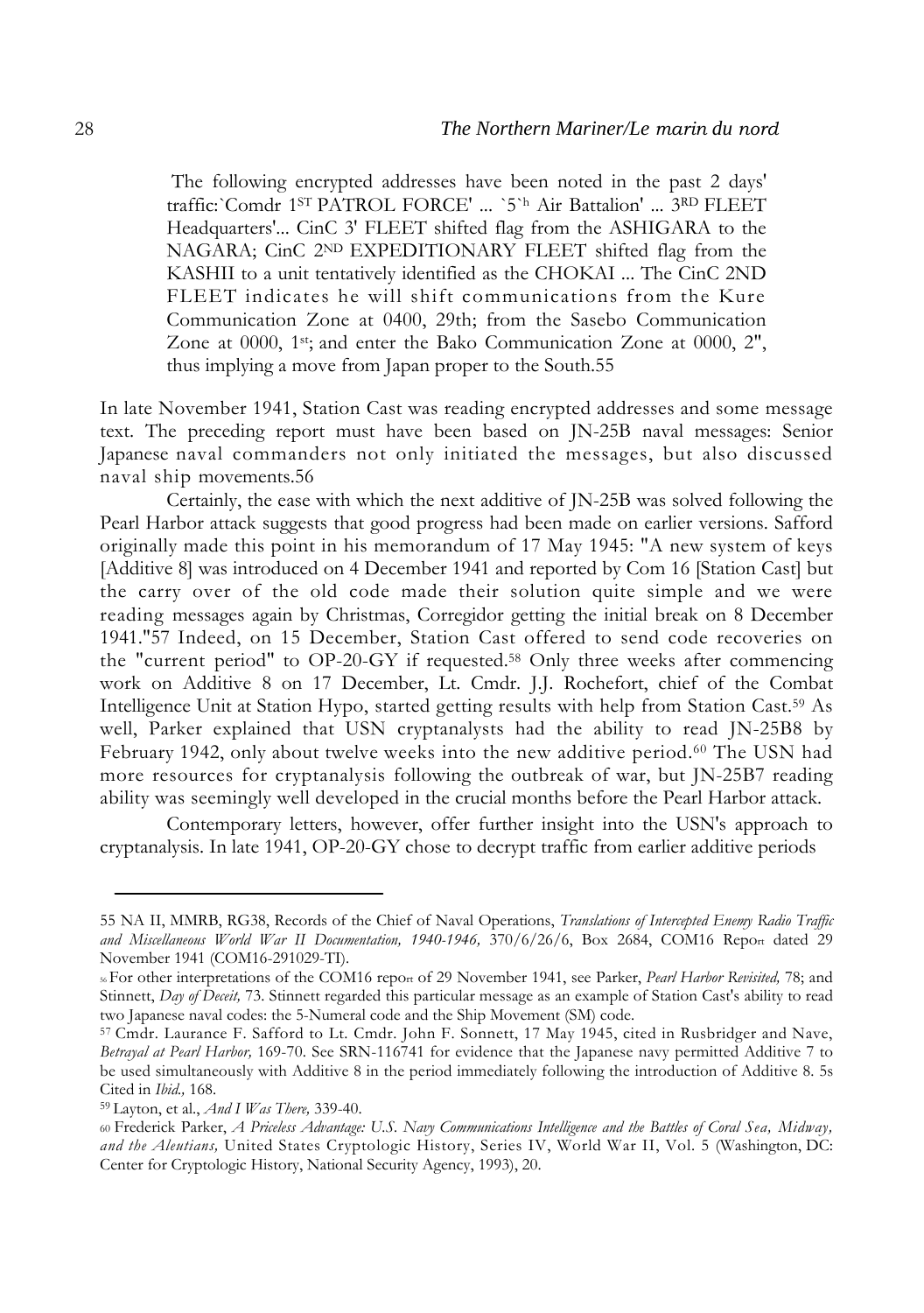#### *Decoding Pearl Harbor* 29

in its attempt to recover JN-25B code values. This approach guaranteed "book-building," but at the expense of current additive recovery. In a letter of 24 October, Lt. L.W. Parke, head of OP-20-GY, offered the following instructions to Lt. John Lietwiler, co-commander of Station Cast: "We are almost ready to begin work on the period recently ended [JN-25B6, 1 February to 31 July]. If you have stopped your efforts on it, please let us know. I expect to have an official directive sent to you soon in that regard, so we won't be duplicating work."61 In a letter of 19 November, Lt. Robert Densford, also with OP-20- GY, offered further explanation to Lietwiler: "Since you are working on the current AN period [JN-25B7, commencing 1 August], we are shifting to the February-July period. We assume that all recoveries from you and Singapore for that period are now in our hands."62 Furthermore, OP20-GY continued to have Station Hypo toil away on the infrequently used Japanese Navy Flag Cipher, or AD code. Densford explained to Lietwiler on 19 November that Station Hypo was not able to crack this code: "As for the AD or `successor to the 45 sign code', we ain't got some. Honolulu has been amazingly reticent; they won't even mention the business. Presumably, then, it has not been cracked, and we so notified London long ago. They should inform Singapore."63 The AD code seemed to be a waste of Station Hypo's resources, given that the station had IBM machines and seven translators at its disposal.64

Meanwhile, Station Cast successfully decrypted JN-25B throughout 1941. Equipped with IBM machines, Station Cast mechanically processed great volumes of intercepted traffic.65 In May, Lt. Rudolph Fabian, commander of Station Cast, sent OP-20-G 159 negatives of code books, including 44 negatives of the "Five numeral book – subtractors" and 12 negatives of the "Five numeral code book and instructions."66 In a letter of 30 August, Fabian told Safford of the progress made on JN-25B6: "Of course, with the recovery of the new cipher in the AN we will be that much better off - it was wonderful in the last cipher period to recognize a movement, recover the cipher, and have all the R.I. [radio intelligence] deductions confirmed and made more positive ..."67 In the same letter, Fabian told Safford that the current code period, JN-25B7, was beginning to yield results: "The new cipher has

<sup>63</sup>*Ibid.*

64 Layton, et al., *And I Was There,* 358.

<sup>61 3200/1 —</sup> *NSRS Philippines, Operations Summaries,* Lt. L.W. Parke, Navy Dept., Washington, to Lt. John Lietwiler, Fort Mills, PI [Philippine Islands], 24 October 1941.

<sup>62</sup> NA II, MMRB, RG38, Crane — Inactive Stations, 370/27/23/7, Box 15, 1300/1 — *NSRS Philippines, Assignment & Distribution,* Lt. Robert Densford, Navy Dept., Washington, to Lt. John Lietwiler, Fort Mills, PI, 19 November 1941, 3.

<sup>65</sup> Station Cast's IBM equipment included a Type 405 alphabetical tabulator, Type 075 sorter, type 035 punch and Type 513 reproducing gang punch. For a summary of Station Cast's machine installation, see NA II, MMRB, RG38, Crane — Inactive Stations, 370/27/23/7, Box 18, 5750/4 — *NSRS Philippines, History, General,* 52. For an excellent study of machine cryptanalysis, see Cipher A. Deavours and Louis Kruh, *Machine Cryptography and Modern Cryptanalysis* (Dedham, MA, 1985).

<sup>66 3200/1 —</sup> *NSRS Philippines, Operation Summaries,* Lt. Rudolph Fabian, Fort Mills, P.I., to The Chief of Naval Operations, Navy Dept., Washington, 5 May 1941.

<sup>67 1300/1 —</sup> *NSRS Philippines, Assignment & Distribution,* Lt. Rudolph Fabian, Fort Mills, P.I., to Cmdr. Laurance Safford, Navy Dept., Washington, 30 August 1941, 1.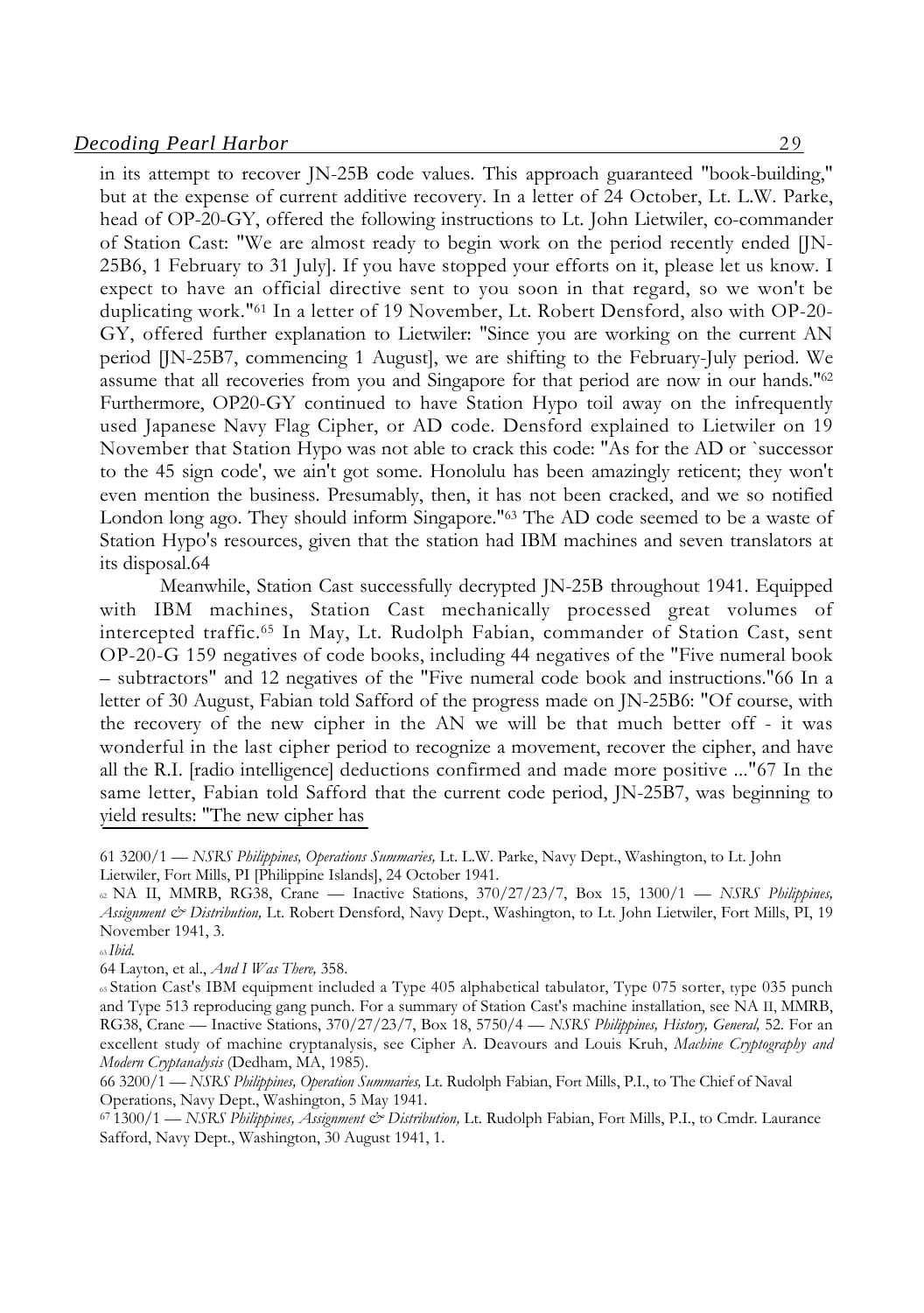finally started `giving' - now all we lack is sufficient material to prove it ...' Also in his letter to Safford, Fabian urged OP-20-G to work on the current code period: "I sent the letter suggesting that OPNAV work on the current cipher period because it seemed that the info in current intercepts fed back into R.I. would be the best and fastest way of getting the Orange [Japanese] Fleet organization straightened out - it worked so well here that one more source feeding cipher back would have made it work still better."<sup>69</sup> Clearly, successful decryption of JN-25 helped confirm other sources of radio intelligence.

Yet Station Cast made even greater strides in decrypting JN-25B7 in late 1941. In a letter of 6 October, Lietwiler explained to Densford how Station Cast's "Jeep IV" mechanical tabulator aided in the decryption of Additive 7. "We ... hit the jackpot on the second trial, so the Jeep made a lot of face in a hurry. We are now beginning to break into the additive for this period, and the mathematics solution for indicator subtractors is a great help. It works especially well since there are apparently only 500 keys, and also since quite a few people are `tailing' consistently."70 Seemingly, machine cryptanalysis offered some assistance in the recovery of code additives.

By November, however, Lietwiler's staff relied on manual solutions to Additive 7 as the novelty of using the "Jeep IV" wore off, considering the time required to set up the machine. Station Cast resorted to "difference tables" as an aid to additive recovery. Difference tables represented the most common differences between code values found in frequently-used message texts associated with pattern naval messages. When such pattern messages were found to be superenciphered with the exact same group of additives, the underlying code values of the text could be estimated using difference tables, thus allowing the remaining value of the additives to be determined. In a letter of 16 November 1941, Lietwiler, responding to Parke's letter of 24 October, explained this process:

Using the 400 high frequency groups we have compiled a table of 24,000 differences. When we are stuck on a column now we take any likely looking group and subtract it from every other group in the column from the master group. By reference to the table, the groups which produce these differences are found and tried in the proper spots, i.e., on the master group in the case of the original column, and on the columnar group in the case of the reciprocals. Two days ago I saw MYERS walk right across the first 20 columns of a sheet using this method almost exclusively. In view of this I do not believe we want a new Jeep IV.'

Lietwiler also furnished definitive evidence of Station Cast's ability to read JN-

*<sup>69</sup> Ibid.,* 2.

**<sup>69</sup>***Ibid.,* 3.

<sup>70 1300/1 —</sup> *NSRS Philippines, Assignment & Distribution"* Lt. John Lietwiler, Fort Mills, P.I., to Lt. Robert Densford, Navy Dept., Washington, 6 October 1941, 1.

<sup>71 3200/1 —</sup> *NSRS Philippines, Operations Summaries,* Lt. John Lietwiler, Fort Mills, P.I., to Lt. L.W. Parke, Navy Dept., Washington, 16 November 1941, 1.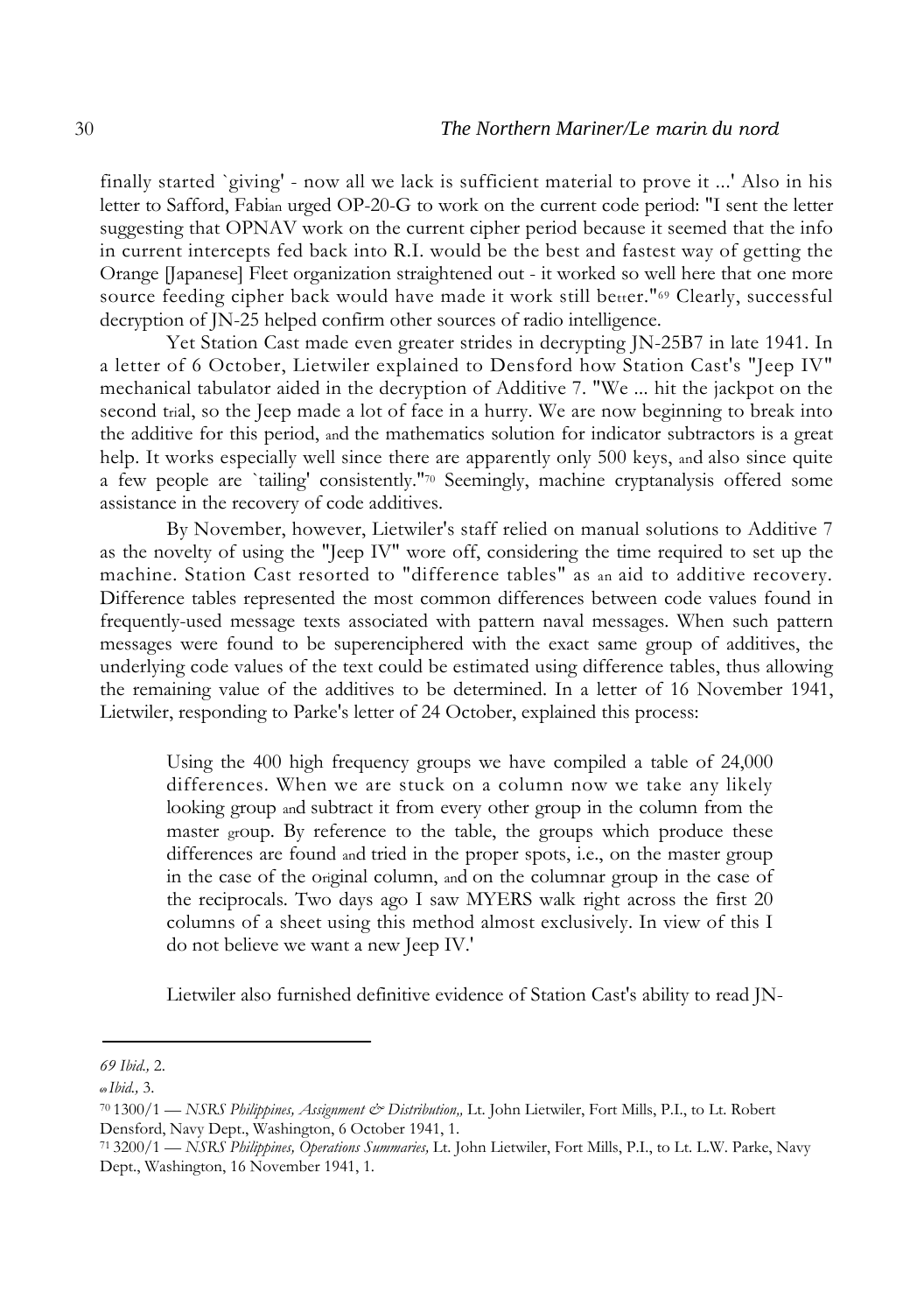25B7. In the same letter of 16 November, Lietwiler explained to Parke how Station Cast successfully read JN-25B7, requesting that OP-20-GY assist with current traffic decryption:

We have stopped work on the period 1 February to 31 July as we have all we can do to keep up with the current period. We are reading enough current traffic to keep two translators very busy, i.e., with their code recovery efforts, etc. included. In this connection, I certainly wish you could see your way clear to drop the ancient history side of this cipher and work with us on each current system as it comes up. With Singapore, we have adopted a system of exchanging block numbers to prevent duplication. We have more or less given them a free hand in selecting the cipher blocks they tackle on account of their more limited traffic.72

The translators at Station Cast not only read current traffic, but also assisted in the recovery of code values. Lietwiler's remarks clearly show that JN-25B7 was readable in 1941, although the security classification of relevant contemporary records obscures the results of decryption.73

Nonetheless, USN intercepts of Japanese traffic may be evaluated for their possible intelligence value in 1941. To begin with, later publications of pre-Pearl Harbor messages show that the bulk of intercepted Japanese naval traffic was indeed sent in JN-25B. SRH406, entitled *Pre-Pearl Harbor Japanese Naval Despatches,* includes 188 Japanese despatches from 1941 that were decrypted and translated by the USN in 1945-46. These 188 despatches were selected from a group of 2,413 translated despatches that, in turn, were selected from a collection of 26, 581 decrypted despatches. An original copy of SRH-406 shows that about 90% of all intercepted Japanese messages were encrypted in JN-25B, a code that the USN could partially read in 1941.74 Of course, the SRH-406 collection, in its

*<sup>72</sup> Ibid.* Leitwiler's letter to Parke is also discussed in a USN military history of the Philippines found in 5750/4 — *NSRS Philippines, History, General,* 54. Historians continue to debate USN code reading ability. Budiansky's assessment of OP-20-GY status reports led him to conclude that only 3800 JN-25B code groups, along with 2500 additives (Additive 7), had been recovered by November 1941: "It was far less than 10 percent of the total, nowhere near enough to read current traffic." See Budiansky, *Battle of Wits,* 8. Yet Lietwiler's letter of 16 November to Parke clearly states that Station Cast was reading current traffic. Perhaps the OP-20-GY status reports do not reflect the *entire* range of code groups and additives that were recovered by the USN and its Allies. Moreover, it is possible that the USN had solved the particular additives that Japanese code clerks used repetitively, and had solved the code values most frequently used in pattern naval messages.

<sup>73</sup> Past censorship has taken its toll. An index to the USN's depository at Crane, Indiana, the contents of which were moved to the National Archives II in 1994, shows that several files end well before December 1941. For example, Station Cast's *Miscellaneous Japanese Translations* file ends at 30 March 1941. Station Cast's *Communication Intelligence Reports* file ends on 30 April 1941. Moreover, files entitled *Japanese Navy Addresses, Japanese Navy Callsign Data, Japanese Navy Communications Data,* and *Japanese Navy Movement Reports* all end on 31 October 1941.

<sup>74</sup> Brian Villa located an original copy of SRH-406 and noted that the majority of intercepted Japanese messages had been encrypted in JN-25B. Indeed, the document lists the number of messages encrypted in each of five Japanese code systems. Out of 26,581 decrypts of messages intercepted between September and December, 1941, 23,778 used JN-25B, 819 used JN-20-C, 631 used JN-39, 426 used JN-161, and 927 used JNA-20. These figures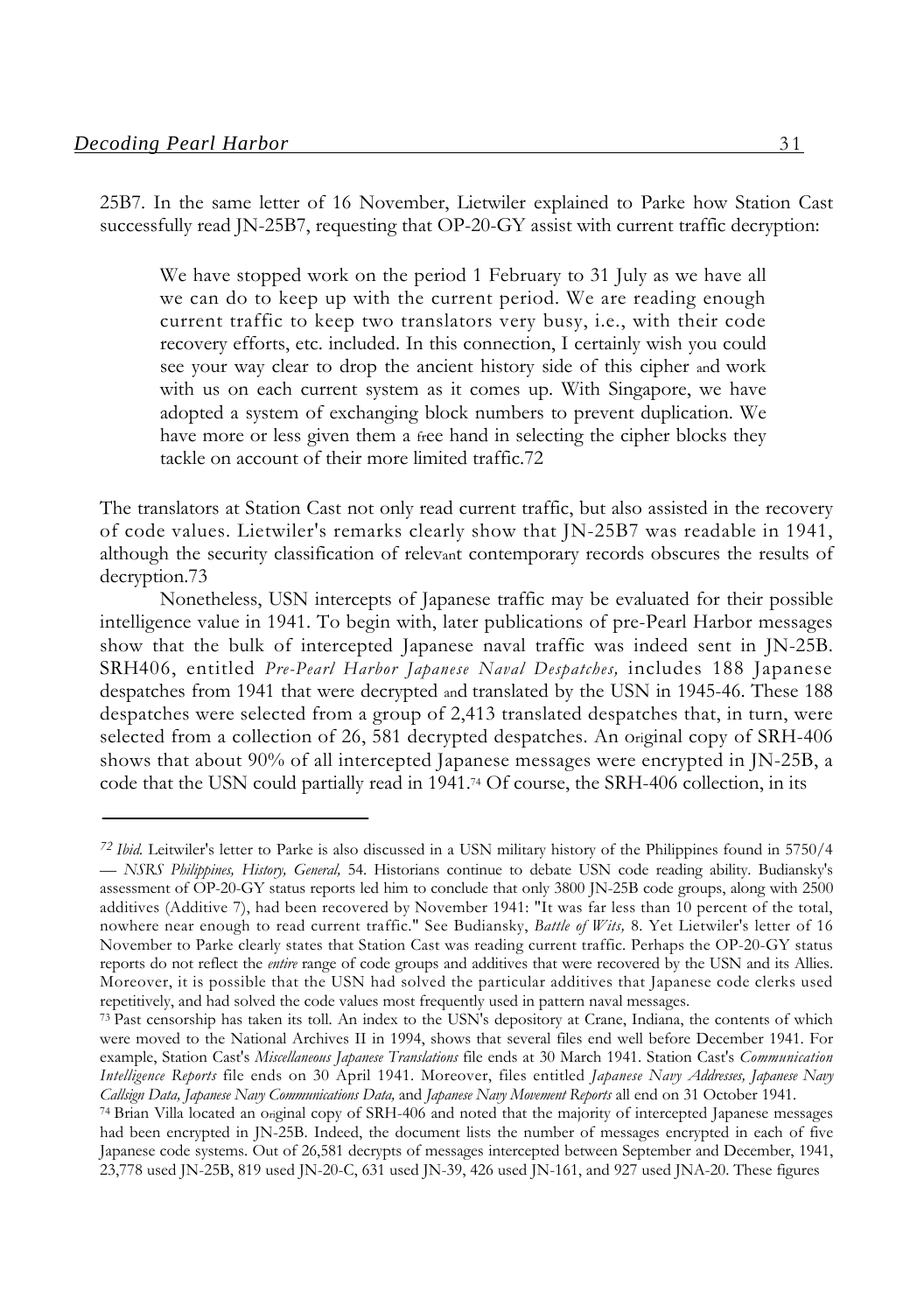final form, dates from 1945-46; it proves which messages the USN intercepted in 1941, but it does not prove which messages or message-fragments were decrypted and translated in 1941. Other intercept collections, if they exist and are eventually released, may prove the latter point.<sup>75</sup> The task at present, however, is to emphasize that the USN could partially read JN-25B in 1941, that the USN intercepted over 26,000 Japanese naval messages between September and December 1941, and that about 90% of these messages were in JN-25B. But what important intelligence did these messages contain?

Apparently, message headings alone revealed the existence of a Strike Force. In October and November of 1941, the USN intercepted several messages addressed to the Strike Force.76 The first mention of the Strike Force occurred as early as 13 October, when a Combined Fleet despatch gave instructions for communication drills to the "STRIKING FORCE" and the "ADVANCED EXPEDITIONARY FORCE."77 The address of the preceding message had not even been encrypted within the main text. Although the Japanese began burying their address headings in encrypted text by early November, Station Cast could very likely read these addresses in JN-25B7.78 Japanese despatches of 9 and 11 November provided the composition of the Strike Force in their address headings.79 Furthermore, Parker explained that two messages of 16 November, SRN-115430 and SRN-116430, "revealed details of designator list and scope of forthcoming fleet operations."80 Japanese messages were even sent to the Strike Force after it departed Hitokappu Bay on 26 November. For example, despatches of 28 and 30 November were both addressed to the Strike Force.81 Message headings confirmed the existence of the Strike Force until the very

8° Parker, *Pearl Harbor Revisited,* 59.

show that 89.5% of all decrypts had been originally encrypted in JN-25B. See NA II, MMRB, RG38, Crane Naval Support Group, 370/44/18/1, Box 183, 5830/115 – CNSG, *Pre-Pearl Harbor Japanese Naval Despatches.*

<sup>75</sup> Alternatively, a textual analysis of the SRH-406 and SRN collections may show that some of the messages were read in 1941, but reassessed in 1945-46 for the purpose of being included in a more comprehensive collection of recently translated messages. Textual analysis might include the study of call sign lists, message addresses and translators' remarks. The author is grateful to Prof. Brian Villa for originally making these observations.

<sup>76</sup> SRNs 116430, 116431, 116432, 116433 and 116434.

<sup>77</sup> SRH-406, Chapter 1, 9.

<sup>78</sup> As previously mentioned, the COM16 report of 29 November 1941 (COM16-291029-TI) demonstrates that Station Cast could read encrypted addresses. Furthermore, an original, uncensored copy of SRH-406 shows that the external address of a message could be compared with its internal encrypted address to compromise the identity of the address list. For example, regarding Message No. 951 dated 27 November 1941, the editor of SRH-406 offers the following explanation: "Note how the internal heading compromises the external heading. Now we are positive SI WI 1 is the Striking Force." The SRH-406 collection, in its final form, dates from 194546, but nevertheless offers some indication of how message headings might have been compromised in late 1941. Seemingly, even after the Japanese navy began burying messages addresses within encrypted text in early November 1941, the external address offered some indication of identity. A full explanation of how Japanese naval messages were structured and encrypted after early November 1941 will have to await the release of 1941 USN decrypts and worksheets, if they still exist.

<sup>79</sup> SRNs 115709 and 115787. The message of 9 November concerns secret training exercises for fuelling at sea, whereas that of 11 November concerns anchorages assigned in Saeki Bay.

<sup>81</sup> SRNs 115690 and 115460. The message of 28 November is a weather report, whereas that of 30 November is a list of geographic designators such as "AI" (Oahu) and "AF" (Midway).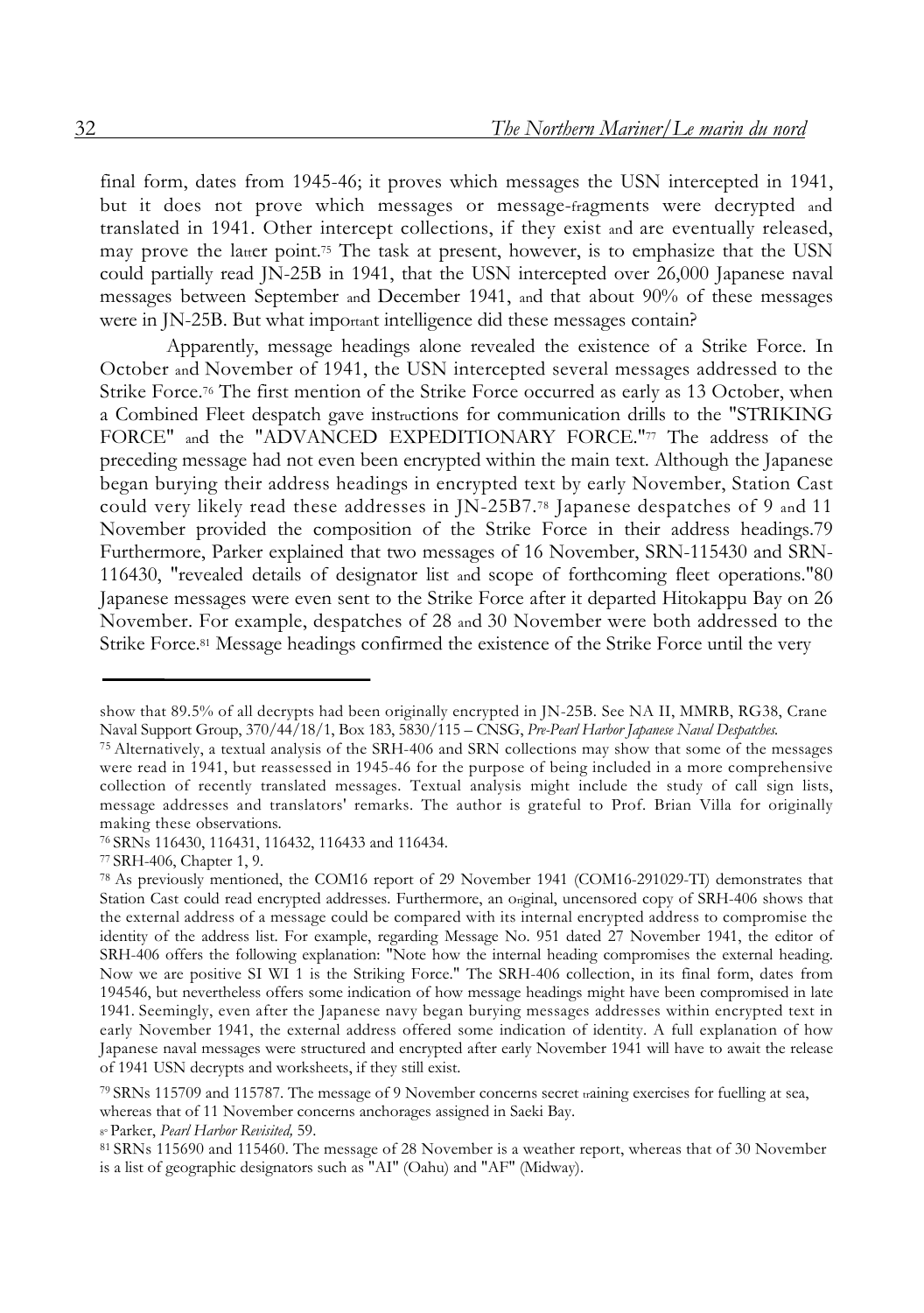end of November 1941. As well, given that British Intelligence had become aware, by November 1941, that the Japanese navy had formed a "special task force," it is not unreasonable to assume that the USN came to the same conclusion.82

Other messages intercepted by the USN alluded to Japan's intentions in the Pacific. Not surprisingly, many messages correctly showed that Japan had military intentions in the south. An enormous amount of intelligence pointed to targets in Southeast Asia. Yet many naval messages encrypted in JN-25B suggested that Japan intended to launch a trans-Pacific raid on capital ships anchored in shallow waters. Parker's study of 1991, entitled "The Unsolved Messages of Pearl Harbor," demonstrates that several Japanese messages intercepted by the USN pointed to an attack on Pearl Harbor. Disregarding Parker's contention that these messages were not readable when originally intercepted, the messages may be assessed in terms of their possible intelligence value in 1941. Expressed in Wohlstetter's terms, certain "signals" could have soared well above the background "noise" of information.

Indications that the Japanese navy was preparing for war came early *in* this coded traffic. On 5 September, the 2nd Fleet chief of staff transmitted the following directive to his fleet: "A STATE OF COMPLETE READINESS FOR BATTLE OPERATIONS MUST BE ACHIEVED BY THE FIRST OF NOVEMBER ..."83 On 9 September, the Combined Fleet chief of staff explained to all fleet chiefs of staff and all fleet commanders that "AS CONDITIONS BECOME MORE AND MORE CRITICAL EACH AND EVERY SHIP UNIT WILL AIM AT BEING FULLY PREPARED FOR COMMENCING WAR OPERATIONS BY THE FIRST PART OF NOVEMBER ..."84 Evidently, war was coming in late 1941.

USN intercepts also indicated that a particular battle plan had emerged. On 6 October, the 1st Air Fleet staff offered the following drill instructions to various commanders: "IN FIRST AIR FLEET AERIAL TORPEDO ATTACK DRILL #13 WHICH IS SCHEDULED TO BE CONDUCTED ON 21 OCTOBER AGAINST BATTLESHIP DIVISION 1, AKAGI AND KAGA ARE EACH ALLOTED 9 TORPEDOES AND SOORYUU AND HIRYUU ARE EACH ALLOTED 6 TORPEDOES."85 Drills simulating aerial torpedo attacks on battleships placed the 1st Air Fleet in a special category of training: these drills echoed the tactics that had insured a British victory at Taranto on 12 November 1940. Moreover, special shallow-water torpedoes were being developed as outlined in this 28 October message from the 1st Air Fleet chief of staff:

ON 30 OCTOBER, THIS FLEET WILL PICK UP FROM 5 TO 10 NEAR SURFACE(?) TORPEDOES AT SASEBO MILITARY STORES DEPARTMENT(.) CLASSES ON THIS TORPEDO WILL BE HELD AT

<sup>82</sup> Public Records Office (PRO), ADM 223/494, Far East and Pacific: 1, History (1926-1946), *Pearl Harbor & the loss of Prince of Wales & Repulse,* 1.

Cited in Parker, "The Unsolved Messages," 301.

<sup>84</sup> SRN-115533, cited in Parker, "The Unsolved Messages," 302.

<sup>85</sup> SRN-117453, cited in *ibid.*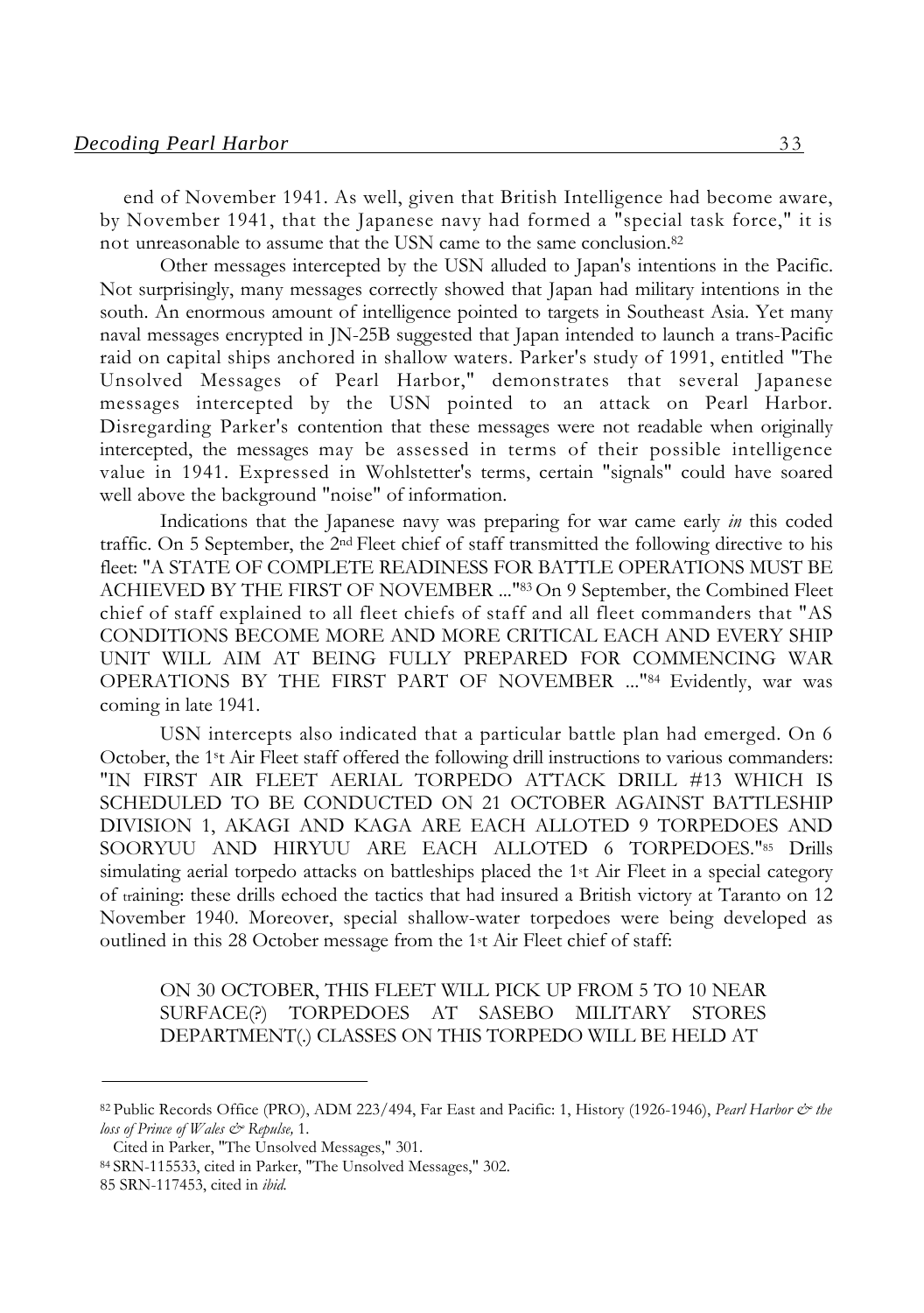KANOYA FOR ABOUT FIVE DAYS FROM THE 31st AND THEN WILL BE SHIFTED TO FIRING PRACTICE.... BY WORKING NIGHT AND DAY, IT SHOULD BE POSSIBLE TO COMPLETE 10 (A SPECIAL ATTACHMENT FOR TORPEDOES, PROBABLY BOW OR STERN PLANES) BY 5 NOVEMBER.86

Parker also produced evidence showing that "three carrier divisions totaling six carriers were to be equipped with the new torpedoes" and that "practice torpedo drills were to be conducted against anchored capital ships."87 There were many capital ships anchored in the shallow waters of Pearl Harbor.

Furthermore, a message of 3 November from the 1st Air Fleet staff to the Saeki Air Base commander spelled out plans for a surprise air attack conducted in two waves:

IN THE 3' SPECIAL DRILL IN AMBUSHING, 54 SHIPBOARD BOMBERS WILL CARRY OUT A BOMBING AND STRAFING ATTACK IN SIGHT OF SAEKI BASE FROM 0815 ON THE 4TH, 0715 ON THE 5TH AND 0815 ON THE 6TH, AND ABOUT AN HOUR OR AN HOUR AND A HALF AFTERWARDS 54 SHIPBOARD ATTACK PLANES WILL CARRY OUT A SIMILAR BOMBING ATTACK.88

Such messages made clear the battle tactics being perfected by the 1<sup>st</sup> Air Fleet, even if they did not allude to the location of the intended target. It is interesting to note that on 5 November, Admiral Kimmel issued a report to the Pacific Fleet entitled *Aircraft Depth Bomb Alert Watch.89* Whether or not Kimmel received intelligence reports based upon decrypts of recent Japanese messages or simply exercised caution on his own initiative remains unknown.

Apart from battle tactics, clues relating to long-distance carrier refuelling appeared in other Japanese messages. Japanese oil tankers, or *Marus,* were engaging in carrier refuelling exercises, as this 30 October message from the 1st Air Fleet chief of staff demonstrates:

WHEN INSTALLATION OF GEAR FOR REFUELING UNDER TOW AND PREPARATIONS FOR ACTION HAVE BEEN COMPLETED, KUROSHIO (KOKU/CHOO) MARU AND SHINKOKU (KAMI/KUNI) MARU WILL DEPART SASEBO AND KURE RESPECTIVELY ON

<sup>86</sup> SRN-117301, cited in *ibid,* 302-3. All parentheses were added by the translator.

<sup>87</sup>*Ibid.,* 303. See SRNs 116323 and 117665.

<sup>88</sup> SRN-117665, cited in *ibid.,* 303.

<sup>89</sup> National Archives – Pacific Alaska Region (NAPAR), RG181, 13th Naval District Commandant's Office, Classified Central Subject Files, 1934-41 (514955-61), 8/29/11, Box 8, File FF1/A2-11, Route Slip 4 December 1941, CINCPAC to Staff HQ, Thirteenth Naval District, Subject: *Aircraft Depth Bomb Alert Watch,* Serial no. 01765, 5 November 1941.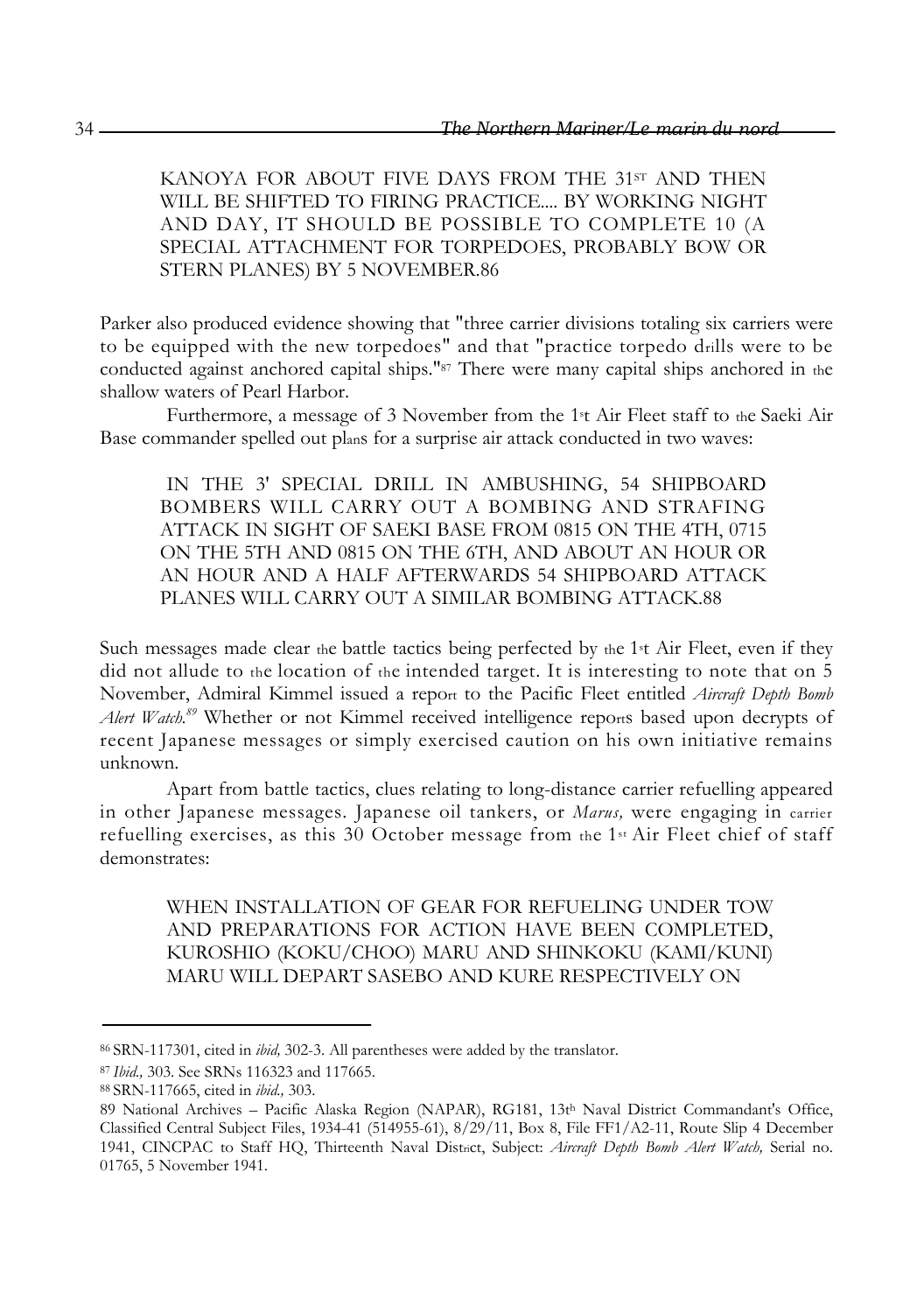### THE 13TH AND PROCEED TO KAGOSHIMA BAY, CONDUCTING EXERCISES WITH CARRIERS ENROUTE. REQUEST THEY LOAD FUEL OIL FOR REFUELING PURPOSES BEFORE THEY DEPART.<sup>90</sup>

In November, messages showed that large quantities of fuel were being stockpiled and that plans were being made to carry extra fuel aboard carriers of the 1' Air Fleet.<sup>91</sup> Moreover, an oil tanker sent a message on 20 November stating that after loading fuel and aviation gasoline, it would join the Strike Force by 27 November.92 The Strike Force evidently required a lot of fuel for a long voyage.

In late November, USN intercepts placed the 1st Air Fleet in the Kurile Islands, a likely point of departure for the North Pacific. A JN-25B message of 18 November sent from Tokyo to the chief of staff, Ominato Guard District, revealed the location of the 1st Air Fleet: "PLEASE ARRANGE TO HAVE SUZUKI (1776) WHO WAS SENT TO 1ST AIR FLEET ON BUSINESS PICKED UP AT ABOUT 23 OR 24 NOVEMBER AT HITTOKAPPU WAN ..."93 In the preceding message, "HITTOKAPPU WAN," had been encrypted letter by letter rather than by a single code group – an easy decrypt for USN cryptanalysts. Furthermore, a message of 20 November concerning the movements of submarine I-19 confirmed that the 1" Air Fleet laid beyond Ominato: "I-19 WILL LEAVE YOKOSUKA COMM ZONE ON NOVEMBER 21 AND ENTER OMINATO COMM ZONE. AT 1600 NOVEMBER 22 WILL ENTER 1ST AIR FLEET FLAGSHIP COMM ZONE."94 These changes in communication zones indicated a northern voyage from Yokosuka to Ominato and beyond. Certainly, the Kuriles lay beyond Ominato.

On the eve of the Pearl Harbor attack several USN intercepts pointed to a North Pacific operation. A message of 27 November addressed to the Strike Force discussed shipping conditions in the North Pacific: "ALTHOUGH THERE ARE INDICATIONS OF SEVERAL SHIPS OPERATING IN THE ALEUTIANS AREA, THE SHIPS IN THE NORTHERN PACIFIC APPEAR CHIEFLY TO BE RUSSIAN SHIPS ..."95 This message explained that there were only two Russian ships westbound from San Francisco. Moreover, weather reports sent to the Strike Force from 28 to 30 November likely reflected weather conditions in the North Pacific.<sup>96</sup> In terms of direction-finding coverage, a JN-25B message of 29 November revealed that the Japanese were covering "U.S. ships and planes in the Northern Pacific" using the "#1 D.F. net".97 As well, on 1 December, the oil tanker *Shiriya* sent a message conveying its position in the North Pacific to Destroyer Division 7 of the

<sup>90</sup> SRN-116588 cited in Parker, "The Unsolved Messages," 304. All parentheses were added by the translator.

<sup>91</sup>*Ibid.,* 304-5. See SRNs 117180 and 116566.

<sup>92</sup> SRN-115375; Layton, et al., *And I Was There,* 232, 548 n34.

<sup>93</sup> SRN-116643, Parker, "The Unsolved Messages," 307.

<sup>94</sup> SRNs 116329 and 116990 cited in *ibid.,* 309.

<sup>95</sup> SRN-116667, cited in *ibid.,* 310.

*<sup>96</sup> Ibid.,* 309. See SRNs 116668, 115460 and 115690.

<sup>97</sup> NA 11, MMRB, RG38, Records of the Chief of Naval Operations, *Translations of Intercepted Enemy Radio Traffic and Miscellaneous World War II Documentation, 1940-1946,* 370/6/26/6, Box 2684, Message No. 289 29 November 1941, Chief– Tokyo D/F Control, to various Communication Units, GZ # 1420-Z-DI.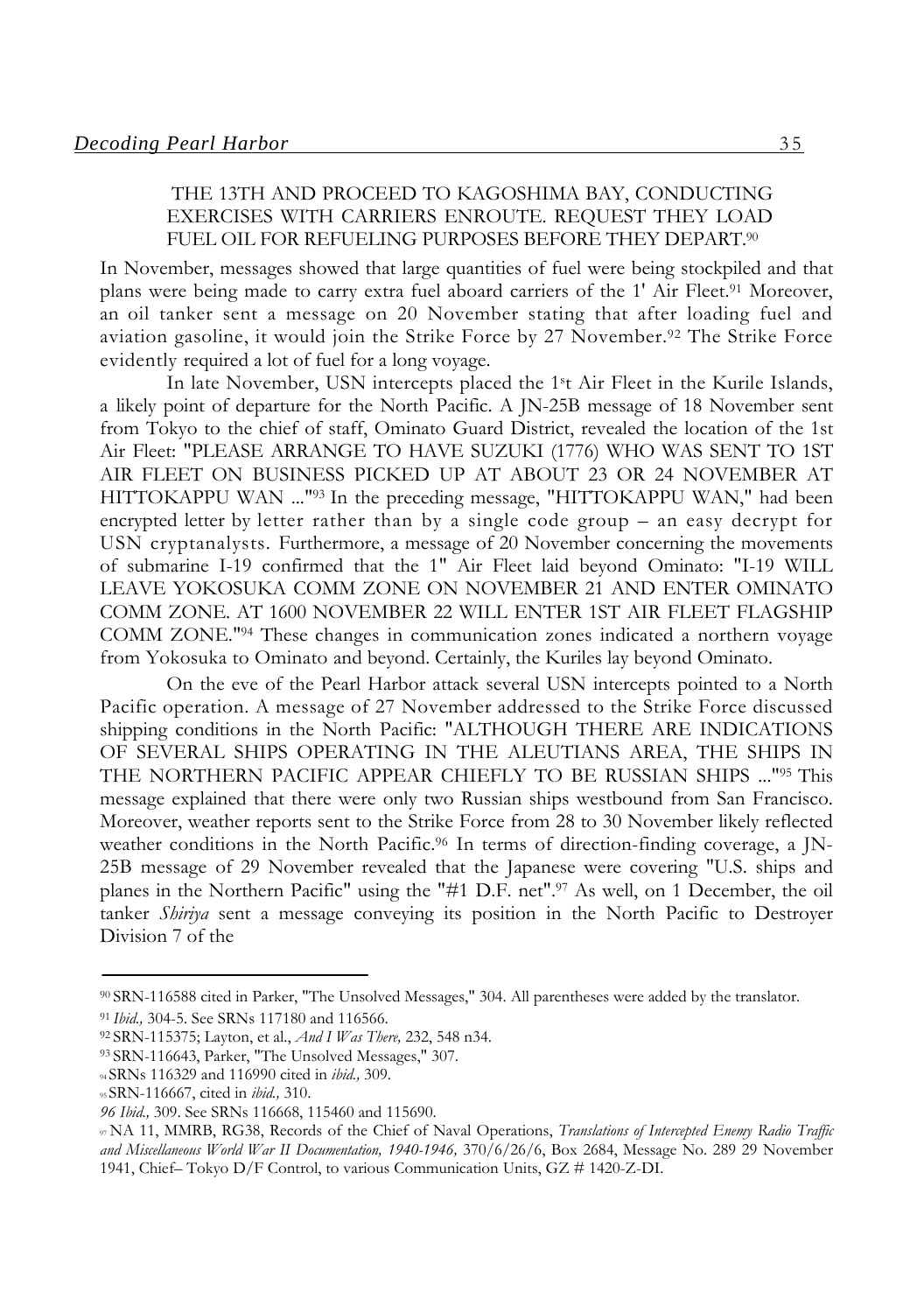Strike Force: "THE SHIP IS PROCEEDING DIRECT TO POSITION 30.00N, 154.20E. EXPECT TO ARRIVE AT THAT POINT ON 3 DECEMBER. THEREAFTER WILL PROCEED EASTWARD ALONG 30 DEGREE NORTH LATITUDE LINE AT SPEED 7 KNOTS."98 This course, Parker calculated, placed the *Shiriya* in the North Pacific at 30° N, 170° E, on 7 December, Honolulu time. Clearly, the *Shiriya* supported a Strike Force operation in the North Pacific rather than in the south. Only the date of battle operations remained undisclosed. Yet on 2 December, the USN intercepted the famous "Climb Mount Niitaka" message, which told the Combined Fleet that hostilities would begin on "1208," or 8 December, Tokyo time: "THIS DISPATCH IS TOP SECRET. THIS ORDER IS EFFECTIVE AT 1730 ON 2 DECEMBER. CLIMB NIITAKAYAMA 1208, REPEAT 1208."99

USN intercepts of Japanese naval messages could have provided forewarning of the Pearl Harbor attack, provided that USN cryptanalysts read enough of the message texts in JN-25B. Parker succinctly summarized the intelligence value of these intercepts: "An objective extraordinarily far from Japan, the ambush of anchored capital ships, shallow-running torpedoes, six major carriers in a strike force, carrier fuel stored on deck, and a demonstrated interest in the waters of the northern Pacific – all these pointed inexorably to Pearl Harbor."100 The Japanese offered important clues concerning their intentions in the North Pacific on the eve of the Pacific War.

In conclusion, USN cryptanalysis made important intelligence much more accessible in late 1941. Cryptanalysis most likely revealed the existence of a Strike Force and allowed numerical data such as ship schedules and positions to be read with relative ease. Evidently, Japanese messages transmitted primarily in JN-25B, a code that the USN could partially read, foretold of a long-range air attack on ships anchored in shallow waters. The sole fact that Station Cast was "reading enough current traffic to keep two translators very busy" in November 1941 suggests that at least a portion of Japanese message-texts were accessible to the USN prior to the Pearl Harbor attack. Again, the determination of which messages or message-fragments were read in 1941 will have to await the release of other intercept collections, if they exist. It must be noted that the selection, decryption and translation of the most relevant messages amongst many thousands of intercepts would have been an arduous task in 1941. The resources dedicated to the solution of JN-25B, rather than other code systems, remained limited. Nonetheless, our present understanding of USN cryptanalytic abilities in 1941 suggests that foreknowledge of Japanese intentions in the North Pacific was a possibility. The range of possible historical interpretations must now be redefined.

The new evidence lends more support to revisionist interpretations than to traditionalist interpretations. Wohlstetter, Kahn, Farago, Prange and Prados offered assessments of USN cryptanalysis that are no longer tenable. These authors, who were necessarily dependent upon limited sources, incorrectly asserted that USN cryptanalysts could not effectively read the principal Japanese naval code, JN-25B, and failed to appreciate

<sup>98</sup> SRN-115398, cited in Parker, "The Unsolved Messages," 306.

<sup>99</sup> SRN-115376, cited in *ibid.,* 312.

<sup>100</sup> *Ibid.*